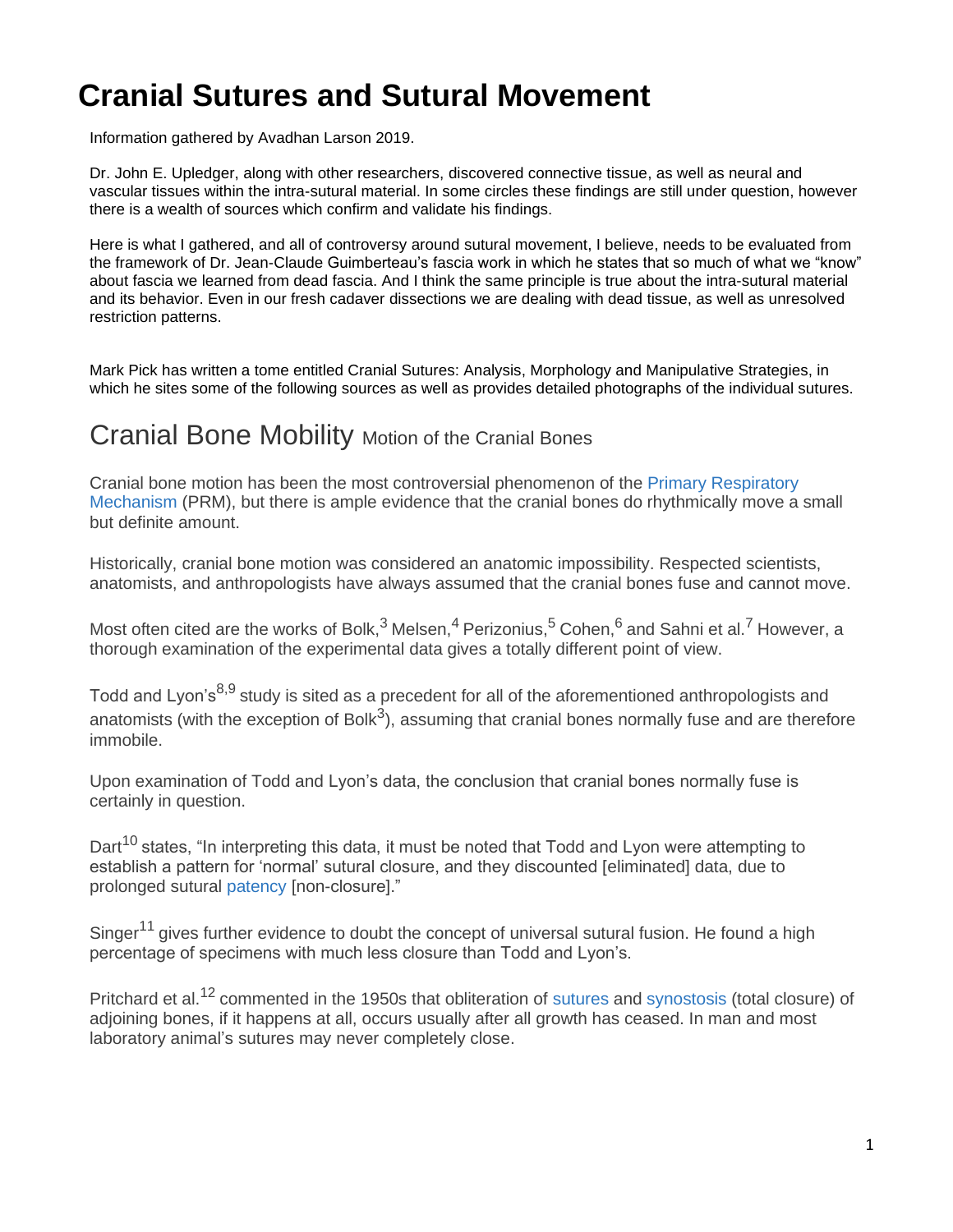Sabini and Elkowitz<sup>13</sup> reviewed 36 human cadaver skulls ranging in age from 56 to 101 years of age, all well above the age when bone growth is complete. Their findings of a significant amount of sutural patency (non-fusion) challenge the theory that all cranial sutures are fused and cannot move.

Retzlaff et al.<sup>14,15</sup> identified sutural elements contradicting ossification and demonstrated the presence of vascular and neural structures in the sutures. The study stated, "...sutures remain as clearly identifiable structures even in the oldest samples."

Retzlaff et al<sup>16</sup> also showed the presence of nerve and vascular tissue large enough to supply connective tissue in the sutures. Nerve endings were traced from the sagittal suture (in the top of the head) to the neck. The existence of these structures within the cranial sutures strongly supports the idea that these sutures remain patent and mobile.

Cranial bone motion in animals is well documented:

Michael and Retzlaff<sup>17</sup> demonstrated cranial bone (parietal) mobility in the squirrel monkey. Heisey and Adams<sup>18-20</sup> demonstrated cat parietal bone motion, in the range of 200-300 microns, induced by laboratory-controlled changes in the Cerebro-Spinal Fluid (CSF) volume.

Jaslow<sup>21</sup> demonstrated in goat skulls (Capra hircus), that patent (non-fused) cranial sutures in adult animals may play a role in shock absorption and re-distribution of forces directed against the skull. Cranial bone motion in humans is also well documented:

Frymann<sup>22</sup> developed a non-invasive apparatus for mechanically measuring the changes in cranial diameter. On the basis of her extensive recordings, she was able to conclude that a rhythmic pattern of cranial bone mobility exists and occurs at a rate that is different than that of thoracic respiration. This work was later cited by NASA scientists.

Heifetz and Weiss,<sup>23</sup> using a strain gauge device, demonstrated cranial vault (bones of the top of the head) expansion associated with a rise in intracranial pressure (ICP) in two comatose patients.

Oleski and Smith<sup>24</sup> measured pre- and post-treatment changes in cranial bone position utilizing x- ray technology. The percentage of subjects with identifiable changes are:

66.6% with the mastoid process 91.6 % for the atlas, sphenoid and temporal bones.

There are plans to expand this research utilizing a larger number of subjects.

Russian Space Research

Assessment of cranial bone motion carried out by the Russian cosmonaut programs used various types of radiographic (x-ray) and ultrasound equipment.

Moskalenko<sup>25,26</sup> First published research on cats in space that described wave phenomenon similar to earlier discussions of "third order waves" in glial cells.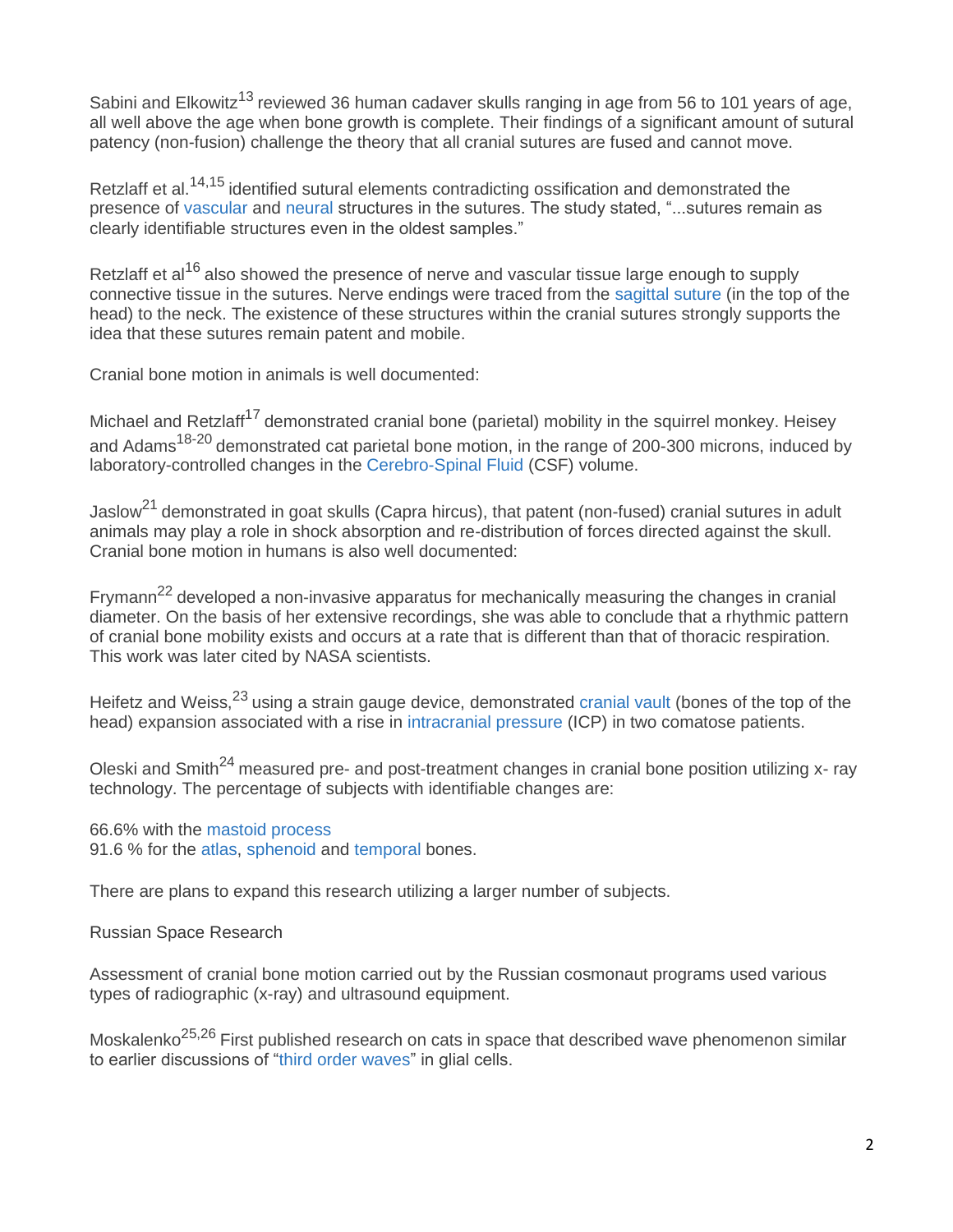After being introduced to OCF, Moskalenko and associates carried out several studies which illustrated cranial bone motion:

Moskalenko<sup>27</sup> demonstrated, via NMR tomograms, cranial bone motion between 380 microns to 1 mm, and cranial cavity volume increases by 12-15 mL, with a rhythmicity of 6-14 cycles per minute.

Moskalenko<sup>28</sup> used Bioimpedence measurements and Transcranial Ultrasound Doppler Echography to show slow oscillations (back and forth motion) of the cranial bones at 5-12 cycles per minute. Moskalenko demonstrated that these oscillations, "...were of intracranial origin and were related to the mechanisms of regulation of the blood supply to and oxygen consumption by cerebral tissue, as well as with the dynamics of CSF circulation."

Together, Moskalenko and Frymann<sup>29</sup> carried this work toward the formulation of a theory that explains the physiology of the PRM.

US Space Research

In the mid-1990s NASA carried out research and developed an ultrasound device using pulse-phase locked loop (PPLL) technology with sensitivity to 0.1 μm, to more precisely assess intracranial anatomy and physiology.30-34

Ballard,et al.<sup>31</sup> carried out a study on two fresh cadavers. Saline was manually pumped into the internal spaces of the brain (ventricles) at a rate of one cycle per second, increasing the Intra- Cranial Pressure (ICP) by 15 mm Hg, and expanding the skull 0.929 mm. These findings were interpreted by the authors as similar to those found by Heisey and Adams,  $^{18}$  Hiefetz and Weiss,  $^{23}$  and Frymann.  $^{22}$ 

Ueno, et al.<sup>32</sup> utilized the PPLL device to demonstrate that "when intracranial pressure increases, arterial pulsation produces a higher amplitude ICP pulsation [stronger]. Increased amplitude of ICP pulsations will be manifested by larger fluctuations in distance across the skull."

In their summary, the NASA research team stated, "Although the skull is often assumed to be a rigid container with a constant volume, many researchers have demonstrated that the skull moves on the order of a few µm in association with changes in intracranial pressure." 33,34

Recent Osteopathic Research on Cranial bone Motion

When palpatory assessment of cranial bone motion is compared with simultaneous Laser Doppler Flowmetry technology, striking correlations have been found.

Nelson, Sergueef and Glonek<sup>35-38</sup> report that Traube-Hering and Meyer oscillations can now be assessed. They describe oscillations which occur about 4 to 6 cycles per minute. These oscillations occur at the same time the osteopathic physician reports a certain phase of the cranial bone motion.

Instrument recordings of physiologic activity which correspond to clinical palpatory experience provide strong support for the concept of cranial bone motion and the PRM in general. This line of research is continuing.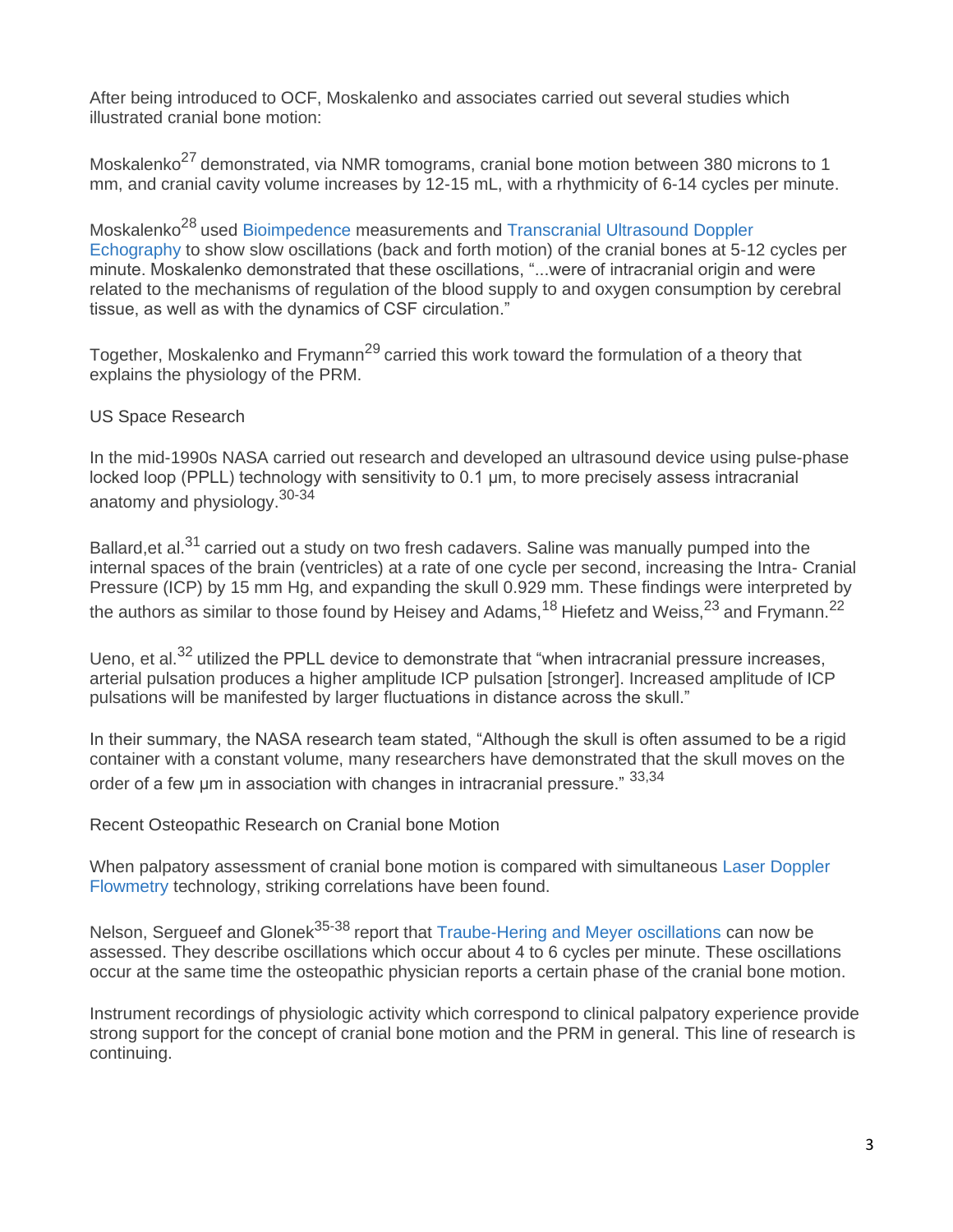### Summary

Substantial support for life-long sutural patency and mobility of cranial sutures in healthy human beings is well established within the scientific and medical literature. Cranial bones can move small amounts, and do possess inherent rhythmic motion.

#### References

- 1. Ferre JC, Barbin JY. The osteopathic cranial concept: Fact or  $\Box$ ction. Surg Radiol Anat. 1991;13:165- 170.
- 2. Hartman SE, Norton JM. Interexaminer reliability and cranial osteopathy. Sci Rev Altern Med. 2002;6:23-34.
- 3. Bolk L. On the premature obliteration of sutures in the human skull. Am J Anat. 1915;17:495- 523.
- 4. Melsen B. Time and mode of closure of the spheno-occipital synchondrosis determined on human autopsy material. Acta Anat. 1972;83:112-118.
- 5. Perizonius WRK. Closing and non-closing sutures in 256 crania of known age and sex from Amsterdam (A.D. 1883-1909). J Hum Evol. 1984; 13:201 -216.
- 6. Cohen Jr MM. Sutural biology and the correlates of craniosynostosis. Am J Med Genet. 1993;47:581-616.
- 7. Sahni D, Jit I, Neelam, Suri S. Time of fusion of the basisphenoid with the basilar part of theoccipital bone in northwest Indian subjects. Forensic Sci Int. 1998;98:41-45.
- 8. Todd TW, Lyon DW. Endocranial suture closure, its progress and age relationship. I. Adult males of white stock. Am J Phys Anthrop. 1924;7:325-384. II. Am J Phys Anthrop 1925;8:23- 45.
- 9. Todd TW, Lyon DW. Endocranial suture closure, its progress and age relationship. III Endocranial closure in adult males of negro stock. Am J Phys Anthrop 1925;8:47-71. IV Am J Phys Anthrop. 1925;8:149-68.
- 10. Dart P. An overview of research supporting the fundamental concepts of osteopathy in the cranial field. Unpublished manuscript.
- 11. Singer R. Estimation of age from cranial suture closure: Report on its unreliability. J Forensic Med. 1953;1:52-59.
- 12. Pritchard JJ, Scott JH, Girgis FG. The structure and development of cranial and facial sutures. J Anat.1956;90:73-86.
- 13. Sabini RC, Elkowitz DE. Signiocant differences in patency among cranial sutures. J Am Osteopath Assoc. 2006;106:600-604.
- 14. Retzlaff EW, Upledger JE, Mitchell FL Jr, Walsh J. Aging of cranial sutures in humans. Anat Rec 1979;193:663 (abst).
- 15. Retzlaff EW, Mitchell FL Jr, Upledger JE, et al. Neurovascular mechanisms in cranial sutures. J Am Osteopath Assoc. 1980; 80:218-219 (abst).
- 16. Retzlaff EW, Jones L, Mitchell FL Jr, et al. Possible autonomic innervation of cranial sutures of primates and other animals. Brain Res 1973;58:470-477 (abst).
- 17. Michael DK, Retzlaff EW. A preliminary study of cranial bone movement in the squirrel monkey. J Am Osteopath Assoc. 1975;74:866-869.
- 18. Heisey SR, Adams T. Role of cranial bone mobility in cranial compliance. Neurosurgery. 1993;33(5):869-876.
- 19. Heisey SR, Adams T. A two compartment model for cranial compliance. J Am Osteopath Assoc. 1995;95:547.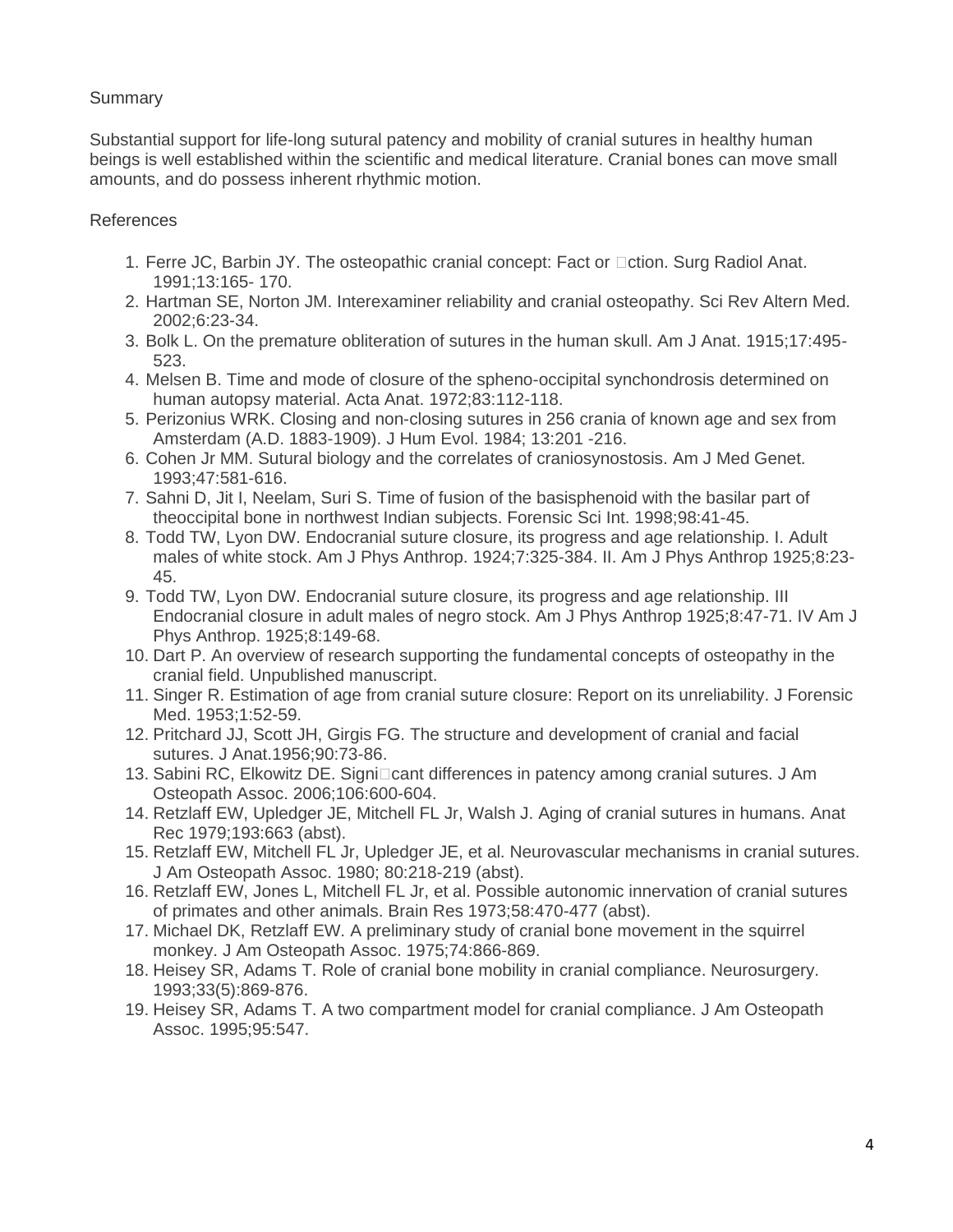- 20. Adams T, Heisey RS, Smith MC, Briner BJ. Parietal bone mobility in the anesthetized cat. J Am Osteopath Assoc. 1992;92(5):599-622.
- 21. Jaslow CR. Mechanical properties of cranial sutures. J Biomechanics. 1990;23(4):313-321.
- 22. Frymann VM. A study of the rhythmic motions of the living cranium. J Am Osteopath Assoc. 1971;70:1-18.
- 23. Heifetz MD, Weiss M. Detection of skull expansion with increased intracranial pressure. J Neurosurg. 1981;55:811-812.
- 24. Oleski SL, Smith GH, Crow WT. Radiographic evidence of cranial bone mobility. J Craniomandib Pract. 2002;20(1):34-38.
- 25. Moskalenko YE, Cooper H, Crow H, Walter WG. Variation in blood volume and oxygen availability in the human brain. Nature. 1964;202(4926):59-161.
- 26. Moskalenko YE, Weinstein GB, Demchenko IT, et al. Biophysical aspects of cerebral circulation. Oxford: Pergamon Press; 1980.
- 27. Moskalenko YE, Kravchenko TI, Gaidar BV, et al. Periodic mobility of cranial bones in humans. Human Physiology. 1999;25(1):51-58.
- 28. Moskalenko YE, Frymann VM, Weinstein GB, et al. Slow rhythmic oscillations within the human cranium: phenomenology, origin, and informational signi $\Box$ cance. Human Physiology. 2001;27(2):171-178.
- 29. Moskalenko YE, Frymann VM, Kravchenko T. A modern conceptualization of the functioning of the primary respiratory mechanism. In King HH. (Ed) Proceedings of international research conference: Osteopathy in Pediatrics at the Osteopathic Center for Children in San Diego, CA 2002. American Academy of Osteopathy, Indianapolis, IN, 2005;12-31.
- 30. Hargens AR. Noninvasive intracranial pressure (ICP) measurement. 1999 Space Physiology Laboratory. <http://spacephysiology.arc.nasa.gov/projects/icp.html>
- 31. Ballard RE, Wilson M, Hargens AR, et al. Noninvasive measurement of intracranial volume and pressure using ultrasound. American Institute of Aeronautics and Astronautics Life Sciences and Space Medicine Conference. Book of Abstracts, pp. 76-77, Houston, TX, 3-6 March 1996.
- 32. Ueno T, Ballard RE, Cantrell JH, et al. Noninvasive estimation of pulsatile intracranial pressure using ultrasound. NASA Technical Memorandum 112195. 1996.
- 33. Ueno T, Ballard RE, Shuer LM, Yost WT, Cantrell, Hargens AR. Noninvasive measurement of pulsatile intracranial pressure using ultrasound. Acta Neurochir. 1998;[Suppl]71:66-69.
- 34. Ueno T, Ballard RE, Macias BR, et al. Cranial diameter pulsation measured by non-invasive ultrasound decrease with tilt. Aviation, Space and Environmental Medicine. 2003;74(8):882- 885.
- 35. Nelson KE, Sergueff N, Lipinski CL, Chapman A, Glonek T. The cranial rhythmic impulse related to the Traube-Hering-Meyer oscillation: Comparing laser-Doppler flowmetry and palpation. J Am Osteopath Assoc. 2001;101(3):163-173.36.
- 36. Sergueef N, Nelson KE, Glonek T. Changes in the Traube-Hering-Meyer wave following cranial manipulation. Amer Acad Osteop J. 2001;11:17.
- 37. Nelson KE, Sergueff N, Glonek T. The effect of an alternative medical procedure upon lowfrequency oscillation in cutaneous blood flow velocity. J Manipulative Physiol Ther. 2006;29:626-636.
- 38. Nelson KE, Sergueff N, Glonek T. Recording the rate of the cranial rhythmic impulse. J AM Osteopath Assoc. 2006;106(6):337-341.

<http://osteodoc.com/cranial-bone-mobility/>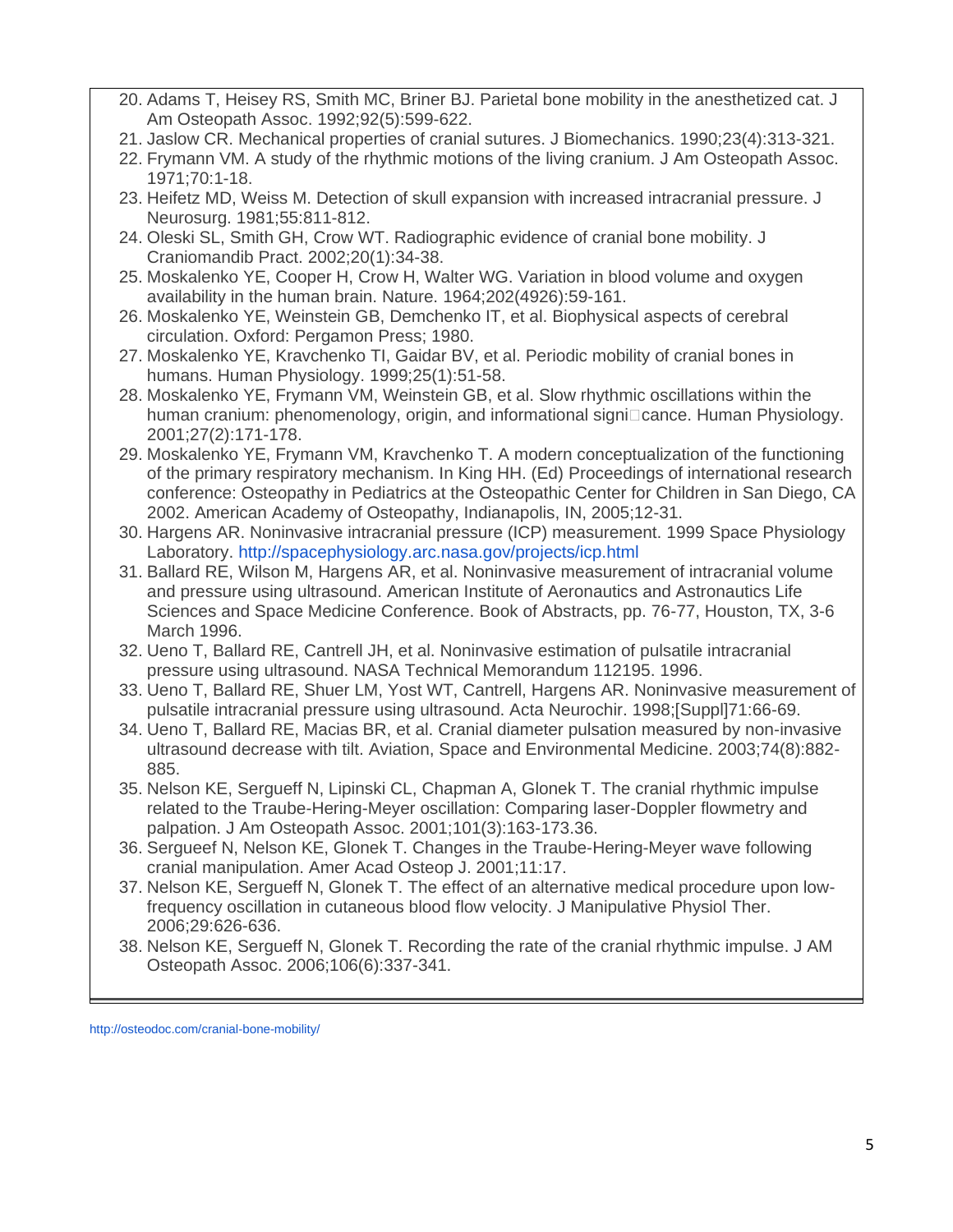## Measurement of Cranial Bone Mobility

S. Richard Heisey, Sc.D. Thomas Adams, Ph.D.

Department of Physiology Michigan State University East Lansing, MI 48824-1101

Drs. Heisey and Adams are both Professors at MSU. Dr. Heisey specializes in research on cerebrospinal fluid while Dr. Adams does research in neurophysiology, especially thermoregulation, and is an expert in instrumentation for these areas. They can be reached at 517-353-6643.

### Introduction

Most traditionally trained physiologists and physicians accept the Monroe-Kellie hypothesis, which considers the adult animal's cranium to be a rigid, minimally compliant enclosure within which brain tissue and the intracranial fluid volumes compete for space (Bruce, 1978; Lofgren, [et.al,](http://et.al/) 1973; Marmarou, [et.al,](http://et.al/) 1973; Sullivan, [et.al.](http://et.al/), 1979; Weed, 1929)). An alternative view is that the skull's bones are mobile at their suture interfaces, that they normally move at these fulcra in response to intracranial forces, and that with training, these movements can be palpated (Fryman, 1976; Retzlaff, [et.al.](http://et.al/), 1975)). A large body of anecdotal clinical information has led to a clear conviction that not only do the cranial bones move, but also their motions provide important diagnostic information and affecting them presents therapeutic advantages (Fryman, 1976; Kappler, 1979; Upledger, 1979).

We have direct quantitative evidence that the parietal bones in the anesthetized cat move both laterally and rotationally in reference to the sagittal suture which joins them on the dorsal surface of the skull. These movements can be induced by both external forces applied to the head and by internal ones associated with changes in intracranial pressure (Adams, [et.al.](http://et.al/)t 1992). In some animals the motion is adequately large that the compliance of their sutures needs to be considered as a factor in defining total cranial compliance.

## Device for Measuring Cranial Bone Mobility

Lateral and rotational movement of the parietal bones, relative to the sagittal suture, was measured with the isotonic measuring device shown in Figure 1 (pg. 3). The instrument has two sensors, each of which is made of a pair of microfoil strain gages. One sensor, oriented horizontally, measures rotational movements of the parietal bones; the other is positioned vertically and measures relative lateral separation of the parietal bones in reference to the midline suture that joins them.

There are different ways the vertically positioned gage could be activated. It could be displaced just by a change in the lateral separation of the parietal bones at the sagittal suture. In this case, narrowing of the suture would bring the bilateral sections of the device closer together and cause a change in voltage output of the calibrated amplifier to which the bonded pair of strain gages is connected; widening of the suture would cause a voltage output in the opposite direction of the preloaded sensor. The vertical gage could also be deformed were there no change in suture width, but just rotation of the parietal bones around the fulcrum of the sagittal suture. A net outward (counterclockwise) rotation would lever the vertical elements of the device to be closer; a net inward (clockwise) rotation would separate them. The measuring device could be affected in a third way if both lateral and rotational movements of the parietal bones were to occur simultaneously. We use a series of equations based on the geometry of the animal's head and the dimensions of the measuring device to distinguish lateral from rotation movements of the parietal bones when they occur simultaneously. We have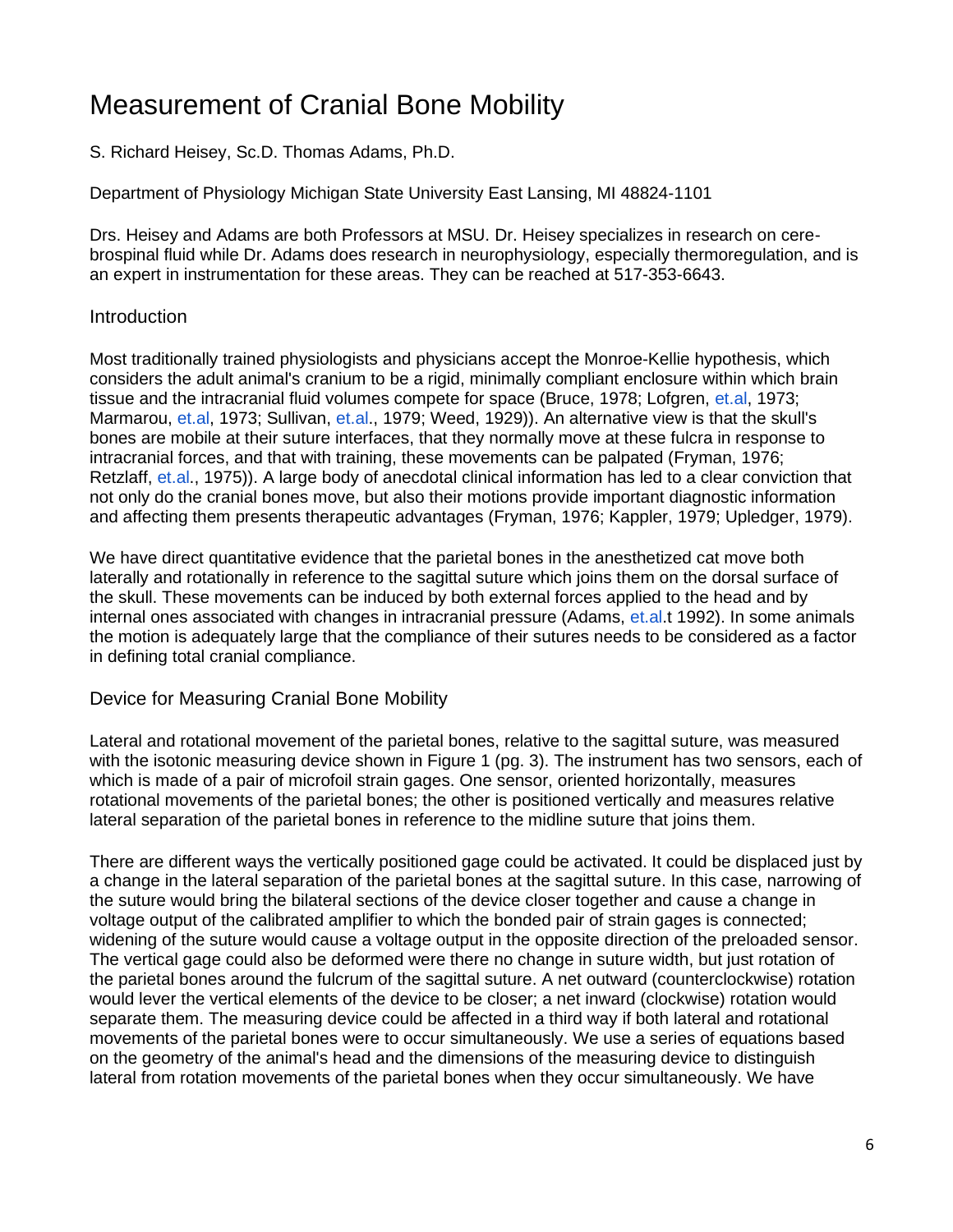observed considerable variation among animals in the magnitude and type of parietal bone movements in response to different experimentally induced perturbations.

Anyway, as we start the spring and summer seasons, many of us who run laboratories are faced with increasing scrutiny from animal care committees and pressure from animal rights groups. It is very important to prepare for the incursions into the domain of science procedure and not be caught off guard. It is important that each of us look critically at our animal use and protocols to make sure they are clearly up to standards and that we are using the most up to date and humane procedures in our work. We must educate the public about the value and necessity of our science, and not take it for granted that everyone understands what we do. We must take a proactive stance in dealing with the public and not be constantly on the defensive. We must make sure that our institutions are ready with a plan to respond to activists who wish to destroy proper scientific inquiry.

The key to this action is mutual support and a proper activism of our own as scientists. Support such groups as iiFAR and the Society for Neuro-science Committee on Animals in Research. Be active-be a part of the solution.

Michael M. Patterson, Ph.D. Science Editor College of Osteopathic Medicine Ohio University

Athens, OH 45701 Phone-(614) 593-2337 Fax-(614) 593-9180

Surgical Procedures and Measurement of Physiological Parameters

All experiments were performed on anesthetized (Sodium pentobarbital: 36 mg/kg;ip) adult domestic cats which remained fully anesthetized in all procedures. Animals were killed at the end of an experiment with a lethal bolus injection of anesthetic. Cannulas were inserted in a femoral vein and artery for supplementing anesthesia and recording arterial blood pressure, respectively. A pneumotachograph attached to an endotracheal tube recorded respiratory activity. Body temperature was monitored with a rectal temperature probe and held near-constant at 38°C by means of a controlled heating pad on which the animal rested.

The animal's head was rigidly fixed in a Kopf Model 1430 stereotaxic frame with an associated electrode holder. A midline incision from the level of the supraorbital ridges to the back of the skull exposed muscle and connective tissue which were dissected free, excised or retracted. The dorsal skull surface was cleaned and a 20 gauge needle was positioned, stereotaxically (A-P=13.5 mm; lateral=2.5 mm; vertical=nom.\_ 17J> mm), in a lateral cerebral ventricle through a 2 mm hole drilled in the dorsal skull surface. Dental acrylic was used to seal the hole around the needle shaft and to hold it rigid when the animal was removed from the stereotaxic frame. The needle served as a site for injecting cerebrospinal fluid and for recording intracranial pressure.

Threaded studs to which the measuring device (Fig. 1, pg. 3) was attached were threaded through the full depth of the skull. One 4-40 screw rounded at its end was secured in each parietal bone approximately 1 cm. posterior and lateral to the bregma. Dental acrylic was applied to each stud at the surface of the skull to assure its immobility. Exposed tissue and bone were sprayed with medicalgrade silicon to minimize their drying. The animal's head and neck were loosely draped during a test.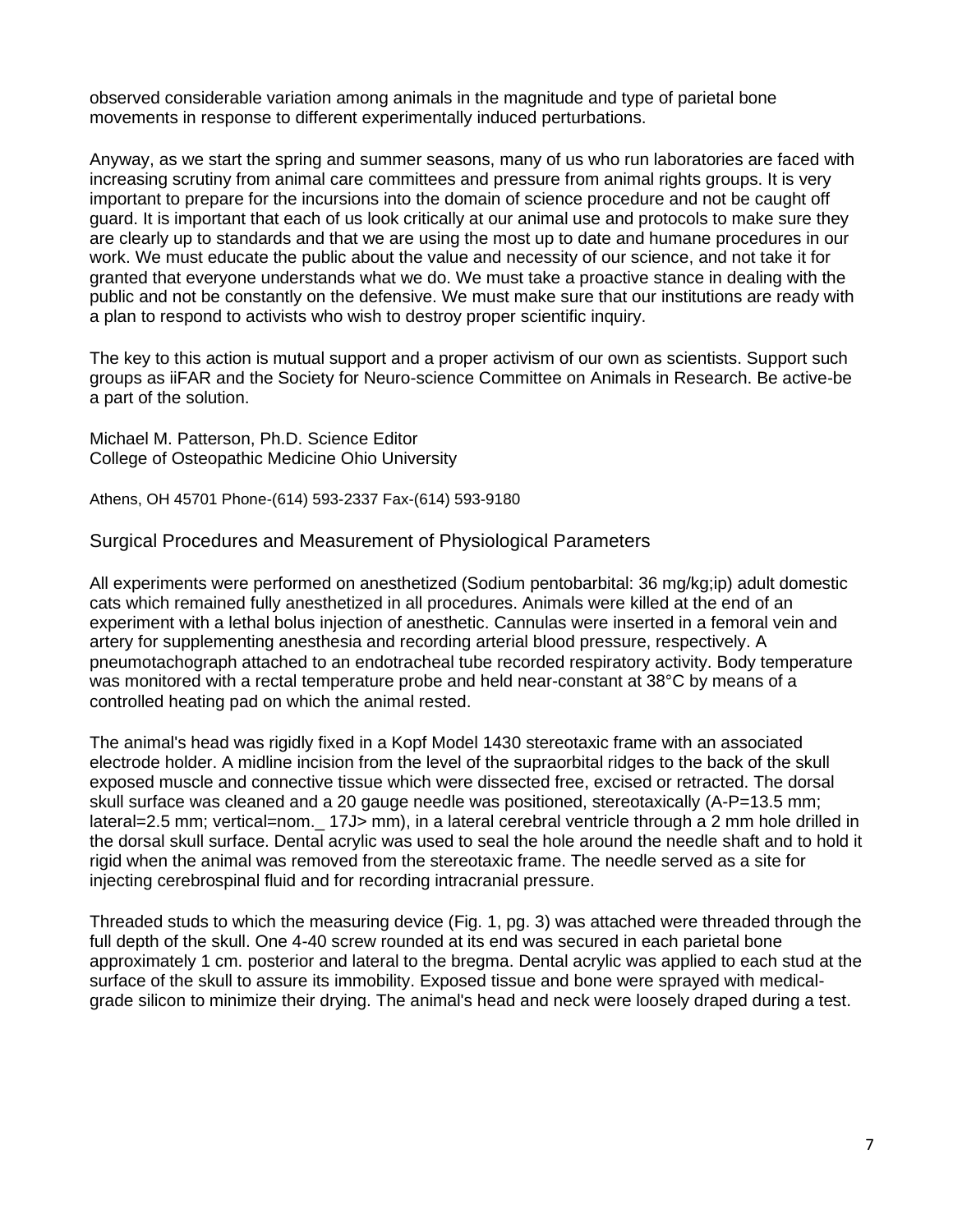#### Results and Discussion

Initially, the animal's head was secured in the stereotaxic frame to insert and seal the cannula into the lateral cerebral ventricle and to attach our device for measuring parietal bone movement. The animal's head was then released from the stereotaxic frame and allowed to rest without restraint on a padded surface. When baselines for spontaneous bone movement, cardiovascular and ber which amplifies (100X) and band pass filters (100- respiratory activity were stabilized we began our tests, one of which was to measure the effects of an external force applied to the animal's head.



Figure 1. Cranial motion was measured by securing a customized device to each bilateral parietal bone with a threaded stud. One microfoil strain gage (Sensor #1) monitored lateral movement of the bones at the sagittal suture and another (Sensor #2) transduced their relative rotational movement Both sensors were calibrated to record movement with a resolution of 1 micron as a function of the output of a voltage divider and amplifier to which they were connected (electrical connections are not shown).

Representative data (Fig. 2, pg. 4) show the effects of head compression using a thumb and forefinger to compress and hold firmly the temporal bones of the animal's head. Coincident with the application of this inward directed force, the parietal bones moved laterally closer and underwent inward rotation. Release of the manually applied external force was accompanied by a return of the parietal bones to their near-rest position. The data show that there is spontaneous movement of the parietal bones around the fulcrum of the sagittal suture which reflects cardiovascular and respiratory activity. An external force, applied to the head, caused movement of the parietal bones resulting in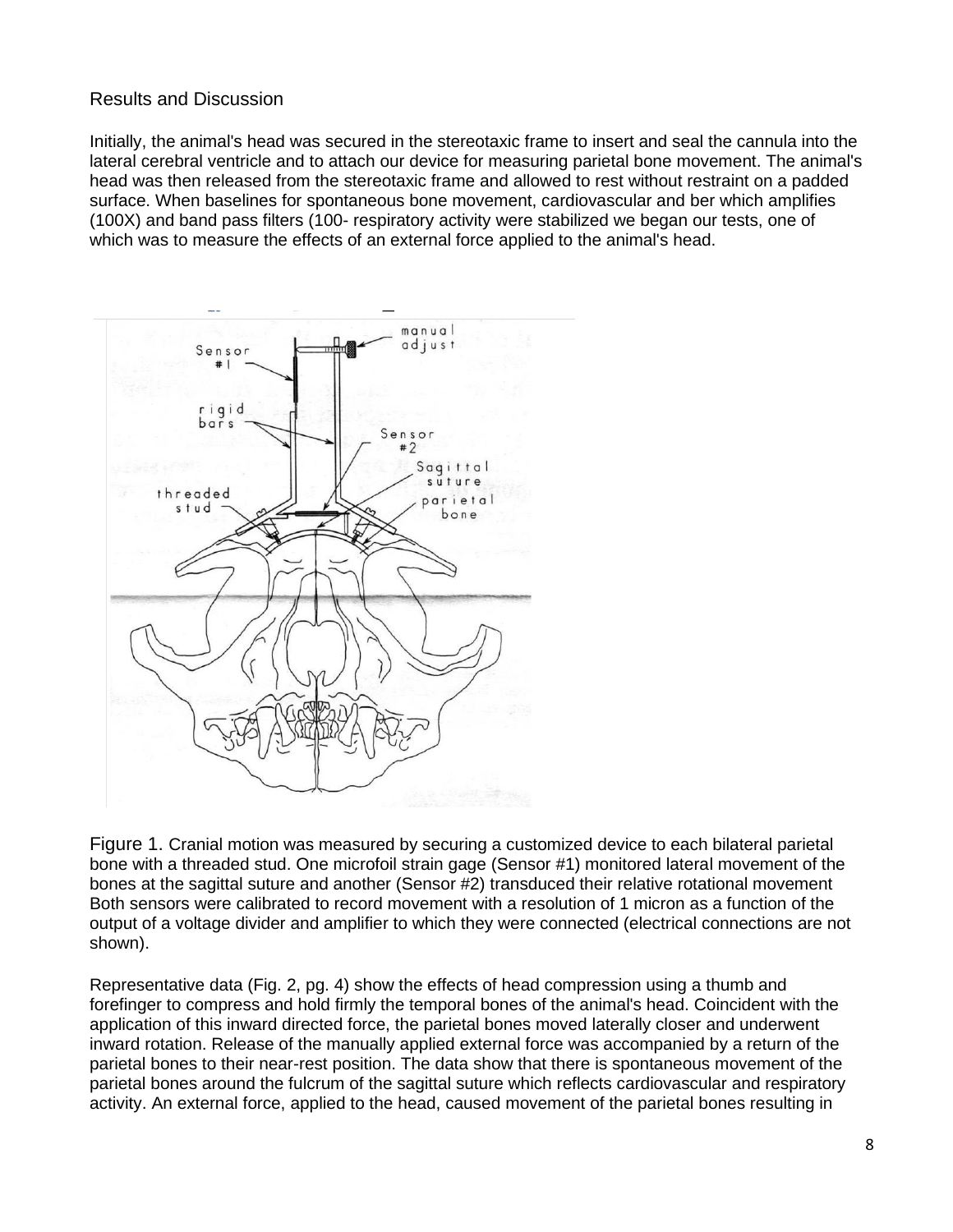increased intracranial pressure and transiently altered cardiovascular and respiratory activity. An external force, applied to the head, caused movement of the parietal bones resulting in increased intracranial pressure and transiently altered cardiovascular and respiratory activity. Release of the force resulted in a return to the previous condition. These responses were easily duplicated in subsequent tests on the same animal; animals with less compliant sutures showed less parietal bone movement and smaller changes in intracranial pressure and physiological responses. How much the parietal bones move in response to changes in intracranial volume and pressure depend not only on the mechanical properties of the skull's sutures but also on any extra-cranial restrictions that are imposed. Representative data (Fig. 3, pg. 5) show responses when the animal's head was held firmly in a stereotaxic frame ("RESTRAINED") and when it was free of restraint ("UNRESTRAINED"). Controlled volumes of fluid were injected as a bolus into a lateral cerebral ventricle and the change in intra-cranial pressure and lateral movement of the parietal bones were measured. Intracranial pressure and parietal bones were allowed to return to their preinjection levels before subsequent injections were made.



Figure 2. Respiration, systemic arterial pressure, CSF pressure and lateral and rotational parietal bone motion traces in an anesthetized cat as it rested without head restrain (prior to"ON") and after manual compression of the temporal bones, then their release ("OFF"). The measured lateral motion was 60 μm. analysis of the total geometry of the system, including the rotation angle (0.19°), yields a total calculated suture movement of 220 μm.

The data demonstrate that restraining the head in the stereotaxic frame caused greater increases in intracranial pressure in response to ventricular injections (upper left, Fig. 3, pg. 5) and restricted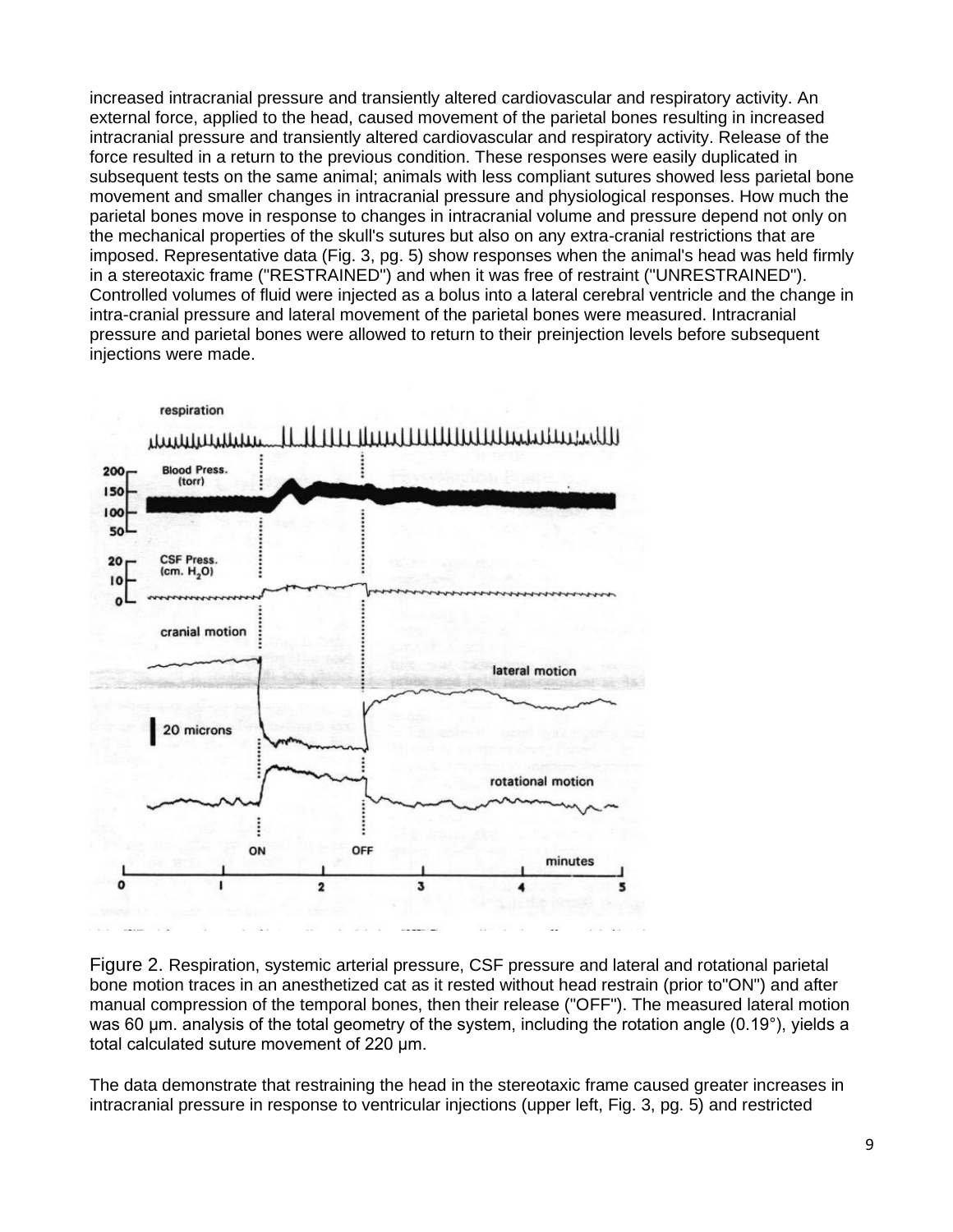sagittal suture movement (upper right, Fig. 3, pg.5). The effect of restraint is also reflected in a reduced total cranial compliance (calculated as the ratio of change in intracranial volume to change in intracranial pressure; lower left, Fig. 3, pg. 5) and a reduced suture compliance (calculated as the ratio of change in suture width to change in intracranial pressure; lower right, Fig. 3, pg. 5). Determinations of total cranial compliance in the cat are often made with the animal's head secured in a stereotaxic frame (Marmarou, [et.al.](http://et.al/), 1978; Sullivan, [et.ai,](http://et.ai/) 1979). Our data indicate that this external restraint not only influences the cranial compliance, but also masks contributions of suture movement to the total compliance of the skull and its contents.

#### **Summary**

External head restraint provided by a stereotaxic frame restricts free movement of the cranial bones in the anesthetized cat. A consequence is that intracranial pressure and volume relationships are different when the animal's head is restrained and when it is unrestrained as are calculations of intracranial compliance and elastance.



Figure 3. Data in the upper panels show the change in intracranial volume and sagittal suture width, respectively, as a function of the change in intracranial pressure resulting from controlled injections into a lateral cerebral ventricle. Data in the lower panels show cranial compliance ()V/)P) and sagittal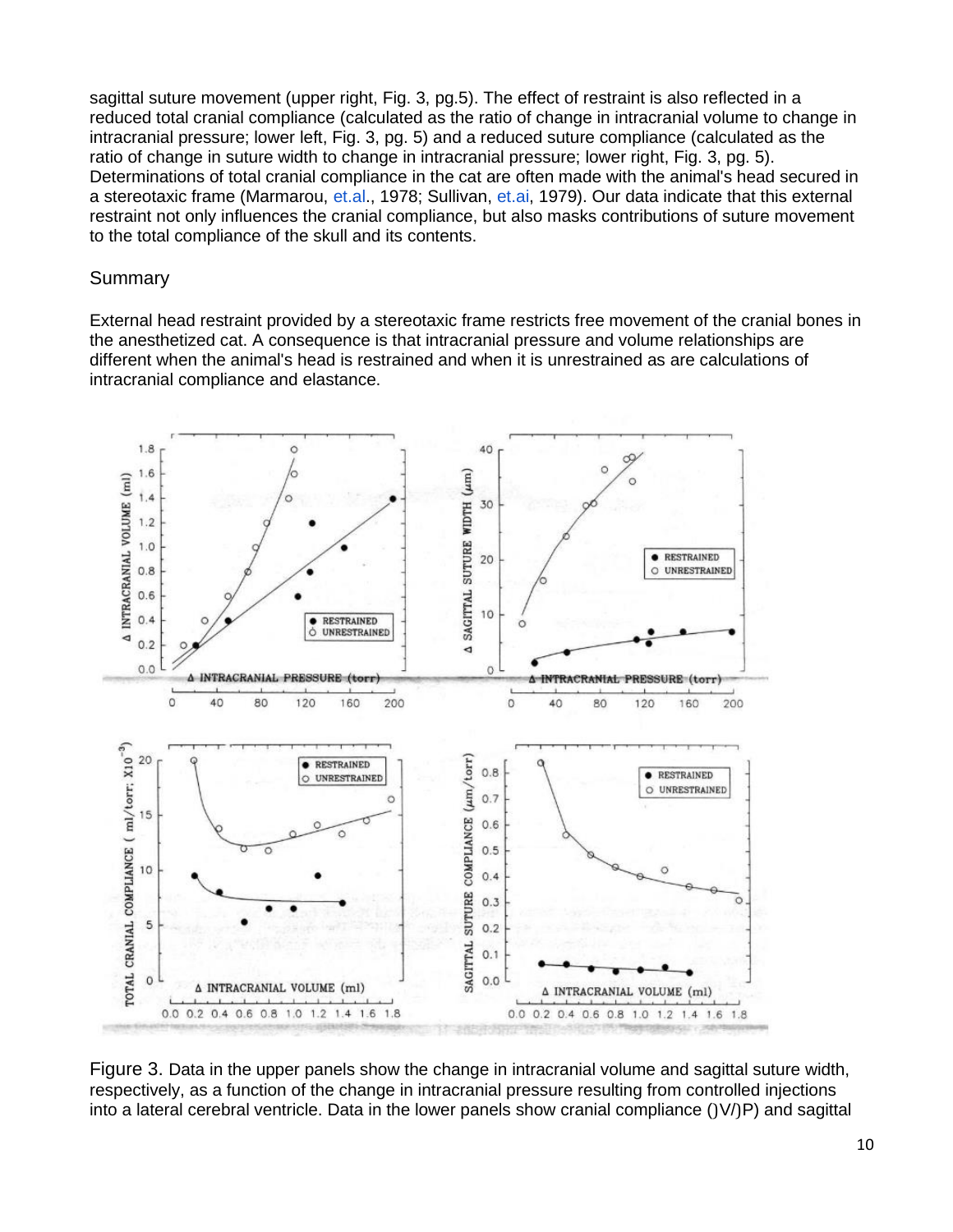suture compliance ()L/)P), respectively, as a function of the change in intracranial volume resulting from the controlled injections. Lines through data points are computer-assisted best-tit curves.

#### References

Adams, T., S. R. Heisey, M. C. Smith & B. Briner (1992) Parietal bone mobility in the anesthetized cat Journal of the American Osteopathic Association (IN PRESS).

Bruce, D. A. (1978) The pathophysiology of increased intracranial pressure, Upjohn Co., Kalamazoo, MI. Frymann, V. M. (1976) Learning difficulties of children viewed in the light of the osteopathic concept. Journal of the American Osteopathic Association, 76:103-118.

Kappler, R. E. (1979) Osteopathy in the cranial field: Its history, scientific basis and current status. The Osteopathic Physician, February, 13-18.

Lofgren, J., C. Von Essen & N. N. Zwetnow (1973) The Pressure - Volume Curve of the Cerebrospinal Fluid Space in Dogs. Acta Neurologica Scandinavia, 49:551-574.

Marmarou, A., K. Shulman & R. M. Rosende (1978) A nonlinear analysis of the Cerebrospinal Fluid System and Intracranial Pressure Dynamics. Journal of Neurosurgery, 48: 332-344.

Retzlaff, E. W., D. K. Michael & R. M. Roppel (1975) Cranial Bone Mobility. Journal of the American Osteopathic Association, 74:138-146.

Sullivan, H. G., J. D. Miller, R. L. Griffith III, D. Engr, W. Carter Jr. & S. Rucker (1979) Bolus versus steady- state infusion for determination of CSF outflow resistance. Annals of Neurology, 4:228-238.

Upledger, J. E. (1979) Mechano-electric patterns during craniosacral osteopathic diagnosis and treatment. Journal of the American Osteopathic Association 75:49-58.

Weed, L. H. (1929) Some limitations of the Monro- Kellie hypothesis. Archives of Surgery 75:1049- 1068.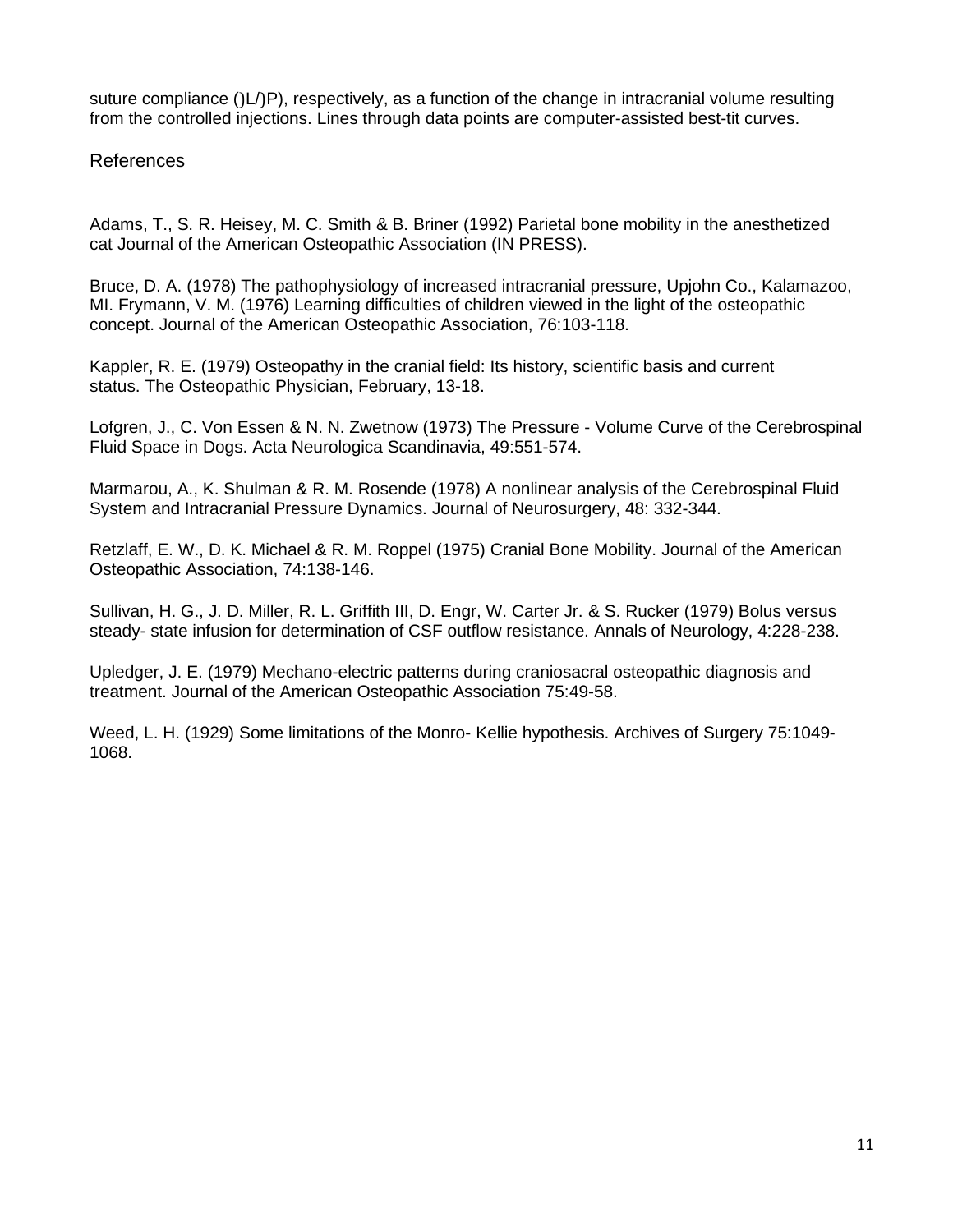# **Radiographic Evidence of Cranial Bone Mobility Sheryl Lynn Oleski, B.S., Gerald H. Smith, D.D.S., William T. Crow, D.O.**

From: *Cranio: The Jornal of Craniomandibular Practice*, January 2002, Volume 20, Number 1, pp 34.

**Abstract:** The purpose of this retrospective chart review was to determine if external manipulation of the cranium alters selected parameters of the cranial vault and base that can be visualized and measured on x-ray. Twelve adult patient charts were randomly selected to include patients who had received cranial vault manipulation treatment with a pre- and post-treatment x-ray taken with the head in a fixed positioning device. The degree of change in angle between various specified cranial landmarks as visualized on x-ray was measured. The mean angle of change measured at the atlas was 2.58 degrees, at the mastoid was 1.66 degrees, at the malar line was 1.25 degrees, at the sphenoid was 2.42 degrees, and at the temporal line was 1.75 degrees. 91.6% of patients exhibited differences in measurement at 3 or more sites. This study concludes that cranial bone mobility can be documented and measured on x-ray.

Osteopathic physicians have long believed that the bones of the cranium are mobile. Unfortunately, there have only been a few scientific papers to support this hypothesis, and the palpatory findings of cranial movement are considered to be subjective. This study was designed to determine whether this cranial bone mobility could be visualized and measured on A-P radiographs.

Kragt, et al, (1) showed that movement was possible at the sutures in a macerated human skull, and Retzlaff, et al, (2) documented that the cranial sutures do not fuse with age. Taking this information a step further, Zanakis, et al, (3) attached infrared markers to the skin over selected skull bones, and used a 3-D kinematic system to analyze individual bone motion. Motion of the cranial bones was labeled complex, involving more than one axis of movement and not a simple hinge- operation.

In 1970, Greenman (4) published an article in which he described a method to diagnose cranial dysfunctions with an e-ray of the cranium. With a set of specified landmarks, and a vertical axis, torsions, and sprains could be viewed as deviations from the horizontal plane. It was also noted that a good clinical correlation existed between the x-ray findings and the palpators' diagnoses. The landmarks and practices Greenman used are those from which the protocol for this study was derived.

Demonstrating scientific evidence of cranial suture movement in living humans has many implications for future treatments and diagnoses. These cranial manipulations are administered by the practitioner applying gentle forces with the hands to the dysfunctional regions of the patient's cranium. In fact, many cranial manipulation diagnostic findings have already been revealed.

For example, Greenman and McPartland (5) determined that the average cranial rhythmic impulse was low when at least one strain pattern was present, and one or more bony restrictions were evident in patients with a traumatic brain injury. They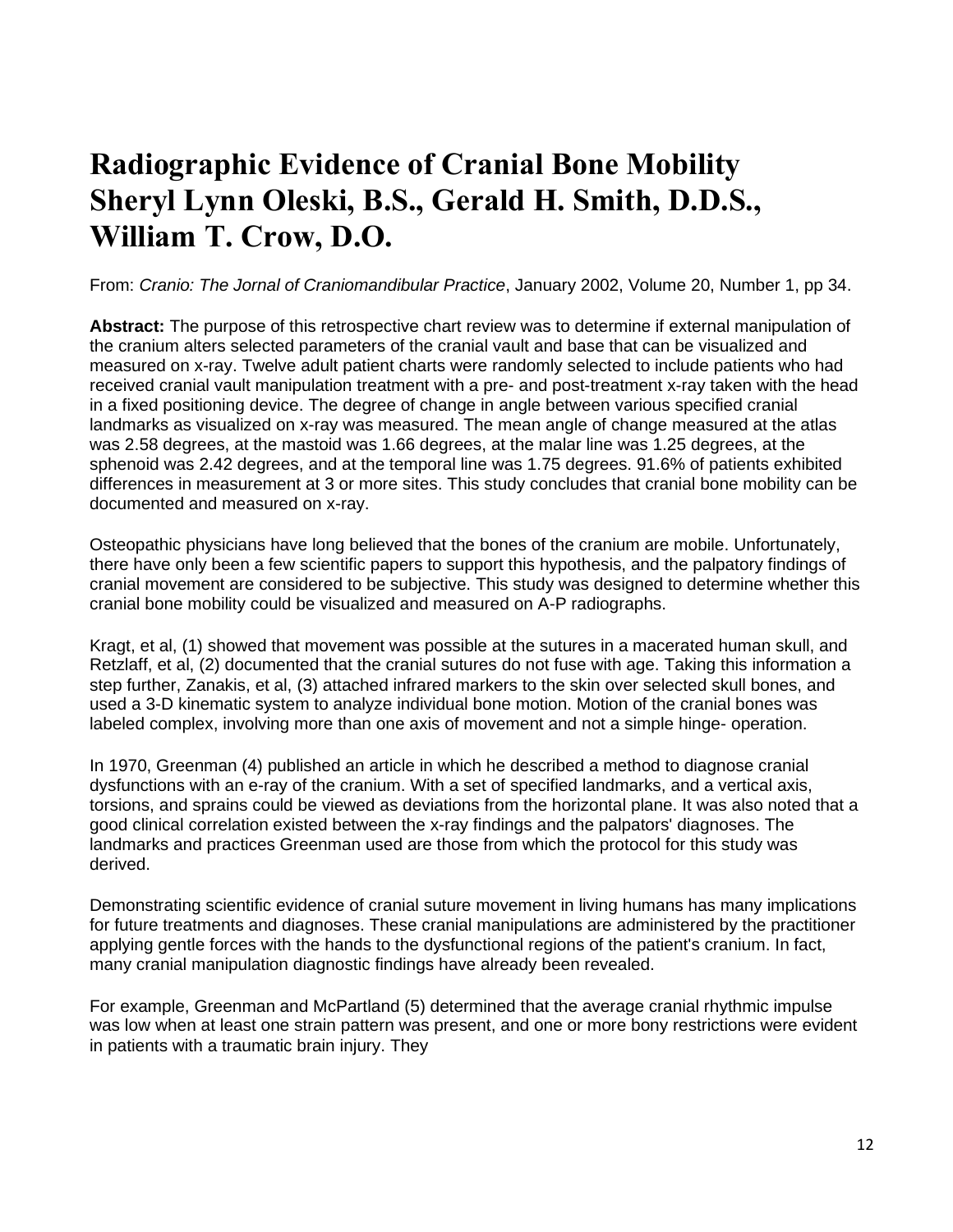

believed cranial manipulation to correct these dysfunctions would aid in the treatment of traumatic brain injury. Also, Gregory (6) noted that temporomandibular disorder (TMD) was improved following chiropractic sacro-occipital technique treatment and that concurrent chiropractic and dental treatments may improve the success rate of TMD resolution.

Temporomandibular disorder was also studied by Chinappi and Getzoff, (7) who concluded that the disorder was worsened by an instability of the sacroiliac joint, specific thoracic and cervical vertebral subluxations, and cranial suture restrictions. It was improved by adjustments of the spine, neck, and cranial sutures several times a week.

Since the implications for treatment with cranial manipulation appear beneficial, the methods of diagnosis and a means to follow progress require more study. Therefore, we propose to show that cranial bone mobility can be documented and measured on x-ray.

#### **Materials and Methods**

Patient charts from a private dental office were randomly selected. These charts were subsequently reviewed to determine whether the patient met the inclusion criteria. In order to be included in this study, the patient chart needed to include two separate A-P radiographs of the patient's head wile in a fixed head positioning device. The patients were required to be over the age of eighteen to eliminate the possibility of craniofacial changes related to normal growth and development. Also, documentation was needed to determine if cranial manipulative treatment was provided to the patient at a time between the first and second A-P radiographs. The authors retrospectively studied the x-rays of these twelve randomly selected adult patients who received cranial manipulation as part of their standard dental care regimen. Exclusion criteria included patients under the age of eighteen, patients with a history of surgery on the cranium, ears, or jaw, or cases in which there were no before-treatment and after-treatment x-rays available. In this study, none of the charts selected were excluded. The study was reviewed and approved by the institutional review board at the Philadelphia College of Osteopathic Medicine, Philadelphia, Pennsylvania.

### **Experimental Protocol**

In order to determine changes in the bony parameters of the skull, it is necessary to fix the head in a positioning device for accurate comparisons of radiographs over time. The cranial fixation device that had been used in taking the x-rays was the Dental Orthogonal Radiographic Analysis method (Margraf Co., Jenkintown, PA) which requires the following equipment: cephalometric holder modified for A-P view (Figure 1); cassette, intensifying screen and grid; eyeglass frame positioner; polyflex registration material molded t the shape of the bridge of the patient's nose; and 90 Kv x-ray unit.

After the eyeglass frame with custom molded nosepiece had been placed on the patient, the cassette and grid sheet were placed on the patient, the cassette and grid sheet into the cassette holder. The patient's head was positioned in the A-P holder and the ear positioners were secured. The patient's head was aligned so that the maxilla was parallel to the floor when the mouth was opened to its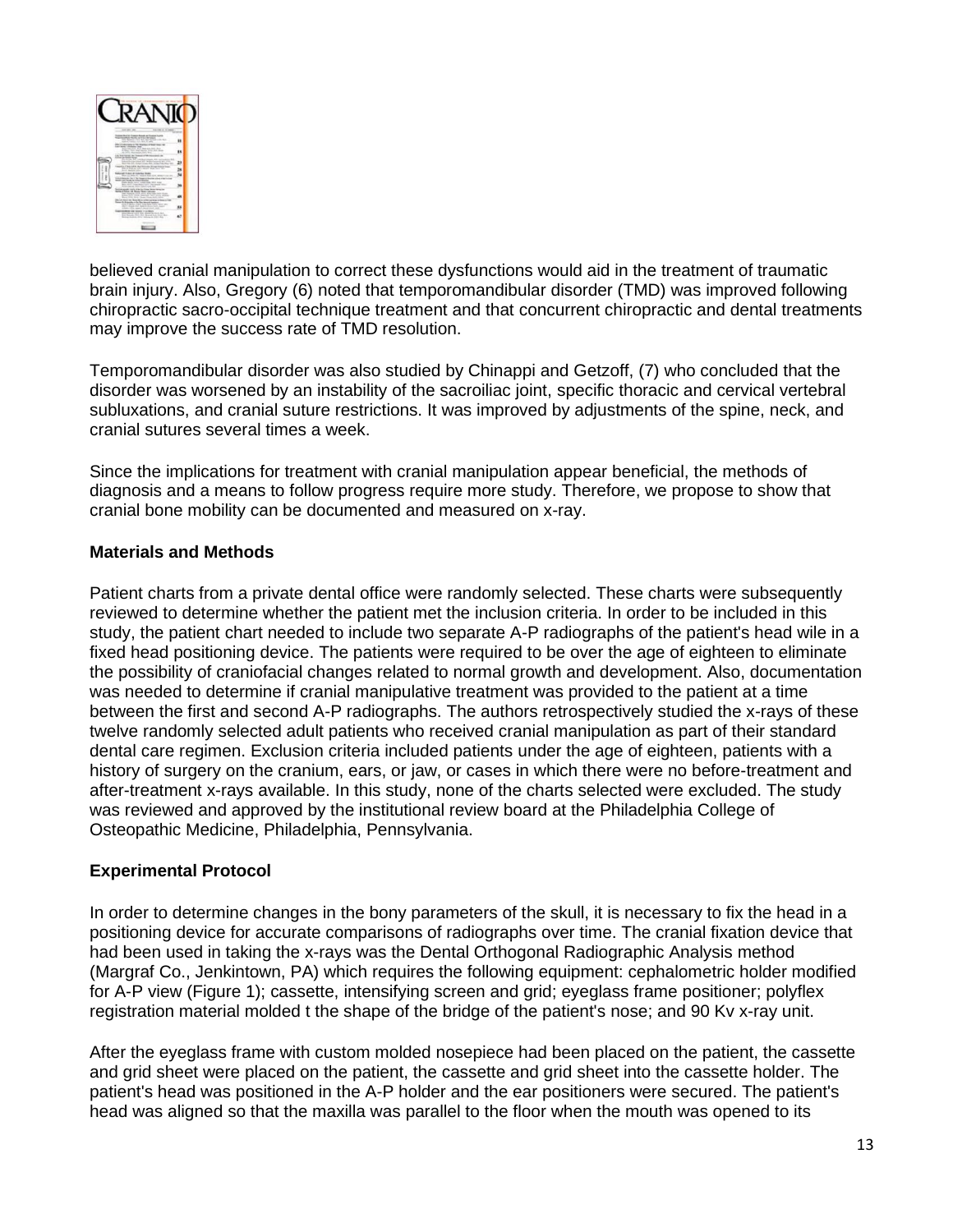maximum position. At this head position the trombone rods of the eye glass frame were extended until they touched the grid sheets. Their position was marked with two ink dots where the metal rods touched the paper grid sheet. After taking the exposure, the length of each rod was measured and the number was entered in the appropriate block on the grid sheet. To insure accuracy the locator glasses were left in position while the x-ray was taken. The frame does not interfere with the analysis of the radiograph.

After the first radiograph was taken, the patient was treated with cranial manipulation by the author (GS). The treatments were customized to the patients and were not standardized throughout. Since the scope of this investigation was to determine whether cranial bone movement could be documented and measured on x-ray, the specific cranial manipulations administered to the patients are not important. After cranial manipulation was administered, the patient received a second A- P radiograph.

To take the second A-P radiograph for treatment comparison, the eyeglass frame was placed back on the patient. The film cassette with the previously marked grid sheet was placed in position. The patient's head was placed in position with the trombone extensions pulled out to the previous measurements making sure they touched the previously marked dots on the grid sheet. The patient was instructed to open his mouth to the maximum position and the exposure was made.

For analysis of the radiograph, a vertical reference line was drawn from the center of the nasion to the tip of the anterior nasal spine using a clear plastic ruler. The vertical reference line bisected the odontoid process along its long axis.



A-P Head Positioner device (Margraph Co., Jenkintown, Pennsylvania) used to fix the head for accurate measurements.

#### **See also:**

### DORA: Dental Orthoganal Radiographic Analysis

The horizontal plane of the atlas was determined by drawing a line through the two lowest points on the lateral masses of the atlas vertebra. The angle it made with the vertical reference line was measured in degrees with a clear plastic protractor.

The inferior border of the mastoid plane was determined by drawing a line through the two lowest points on the mastoid bones. The angle it made with the vertical reference line was measured in degrees with the protractor.

The malar plane line was determined by drawing a line through the two lowest points on the inferior border of the malar bone. The angle it made with the vertical reference line was measured in degrees with the protractor.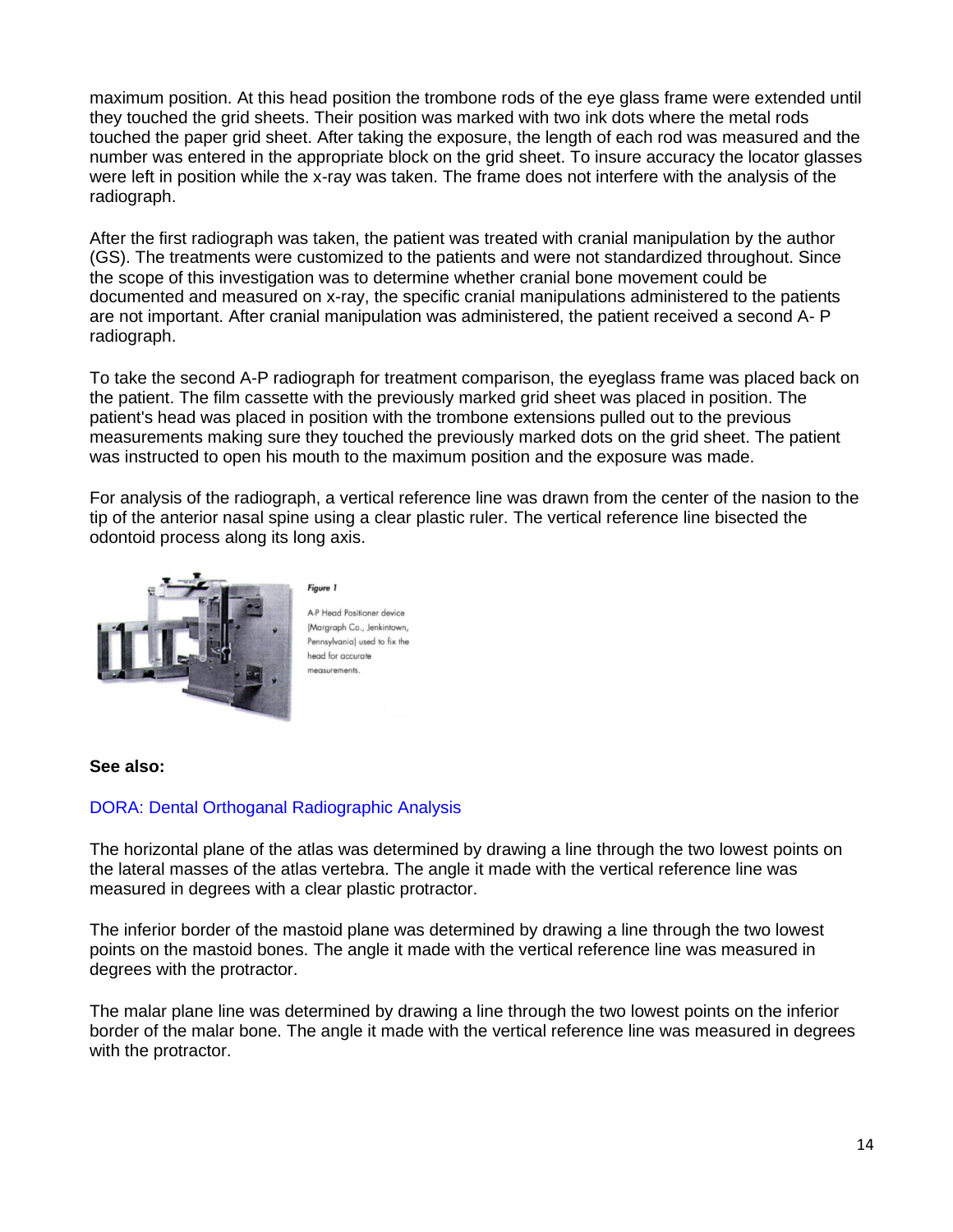The apex of the temporal bone was determined by drawing a line through the two highest points on the petrous portion of the temporal bones. The angle the line made with the vertical reference line was measured in degrees with the protractor.

The lesser wing of the sphenoid was determined by drawing a line through the two points where it contacted the outer rim of the orbit. The angle the line made with the vertical reference line was measured in degrees with the protractor.

To assess for interobserver reliability, these measurements which were made by the author (SO) were independently compared to measurements charted previously by the dental office staff and were determined to be accurate within 0.5 degrees. The measurements from both sets of A-P radiographs were then compared and analyzed for before-treatment and after-treatment differences.

#### **Statistical Analysis**

A D'Agostini test was performed to determine if the change in degree of measurement at the various anatomical landmarks was distributed normally. If the distribution was normal, a simple t-test was performed using the null hypothesis. When the data was not distributed normally, a symmetry and median test was performed, using the null hypothesis, to assess for statistic significance. Finally, a regression analysis was run to determine correlation between the percentage of patients with changes at certain numbers of measurement locations.

#### **Results**

The mean angle of change measured off the vertical reference line at the atlas was 2.58 degrees with a range from 0 degrees to 6 degrees. The t-test calculated p<0.01 with n=12, ny=11, and t=5.17. the mean angle of change measured at the Mastoid was 1.66 degrees with a range from 0 to 3 degrees. The t-test showed  $p<0.01$  with  $n=12$ ,  $ny=11$ , and  $t=3.25$ . At the malar line, the degree of change was 1.25 degrees with a range from 0 to 4 degrees. The abnormally nonsymmetrically distributed data yielded a p<0.01 via the median test. The mean angle of change measured at the sphenoid was 2.42 degrees with a range from 0 to 8 degrees. Again, these data were not normally distributed and were asymmetrical. The median test yielded p<0.01. At the temporal line, the mean was 1.75 degrees with a range from 0 to 5 degrees. The median test yielded p<0.01, (Table 1).

The percentage of patients with changes at the various specified landmarks fluctuated (Table 1). The percentage with change at the atlas, sphenoid, and temporal line was 91.6%. The percentage with change at the malar line was 81.8%, and the percentage with change at the mastoid only 66.6%.

The percentage of patients with a change at all five landmarks was 41.6%. While the percentage of patients with a change at three or more landmarks was 91.6%, 100% of the patients exhibited change in at least two landmarks. The regression analysis yielded a p=0.06.

### **Discussion**

This is the first study to determine that cranial mobility can be visualized and measured on x-ray. It yielded the interesting finding that cranial mobility can be quantified. The amount of change measured ranged up to eight degrees which is fairly significant since Kostopoulos and Keramidas8 only noted a relative elongation of the falx of 1.44 mm during a frontal lift technique and measurement errors typically account for only a maximum of three degrees of difference.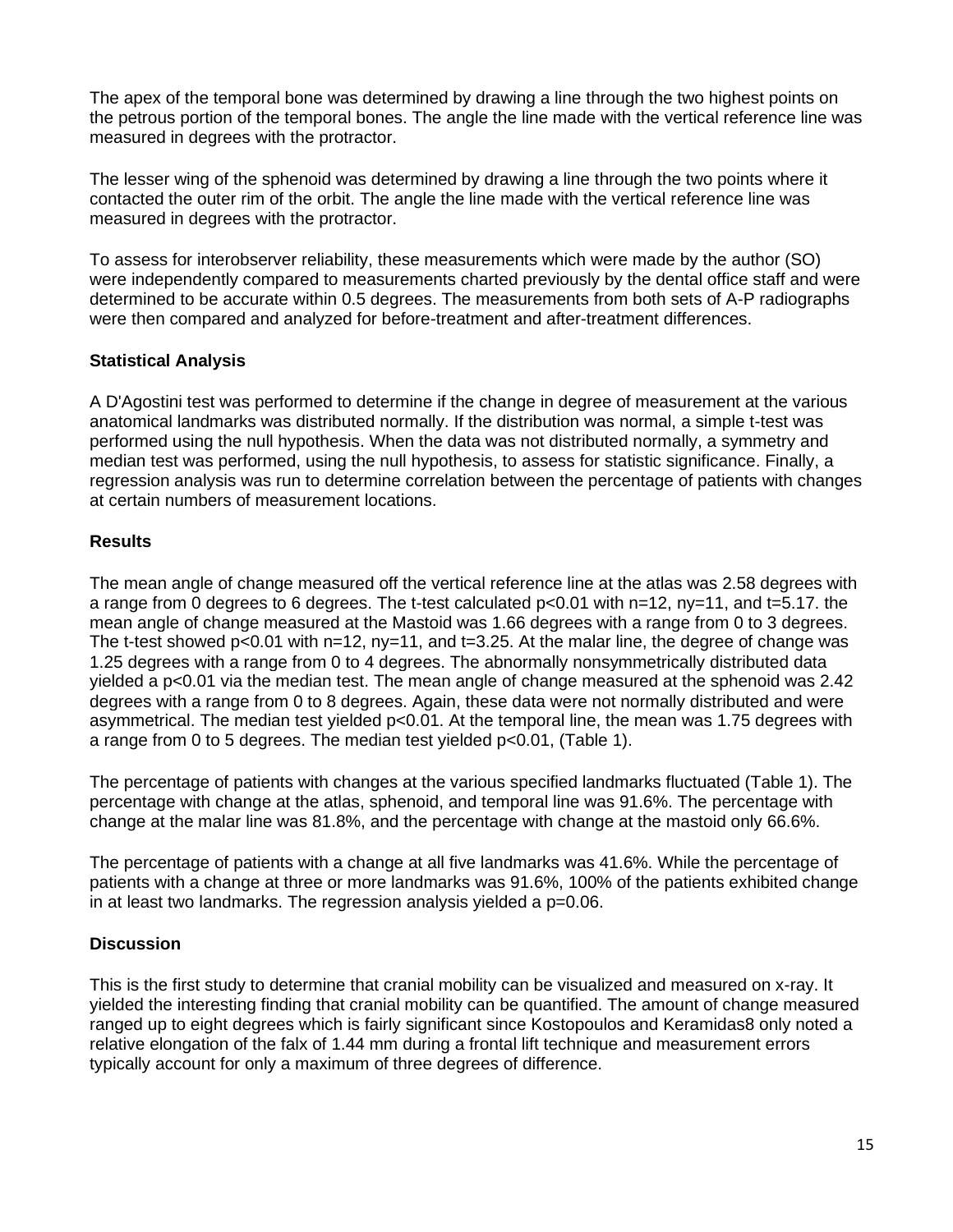While the tools used to measure the degrees of change in this study may appear rudimentary in this age of computers, they provided consistent measurements between those charted in the dental office records and those generated by the author. The authors recommend the use of architectural software with digitally scanned radiographs for future studies of this type so as to allow quantification of smaller degrees of change among landmarks and to minimize measurement errors.

The change in landmarks is not likely due to chance since the radiographs were taken of the head in the fixation device. Also, since 58.4% of patients exhibited no change in measurement of at least one landmark, it appears unlikely that head positioning is a factor.

Furthermore, we discovered that the malar bone, or cheekbone, is likely to exhibit the least amount of movement whereas the atlas exhibits the greatest amount. This was not surprising since the atlas, as the first vertebrae, has a great capacity for movement and is biomechanically influenced by the rest of the spine.

Since the malar bone exhibited the least amount of movement, it would stand to reason that it has fewer interdigitated sutures. This conclusion was reached with the knowledge that Jaslow(9) noted a greater bending strength in segments of cranial bone having highly interdigitated sutures. More studies would need to be completed to determine if this is the exact reason the malar bone exhibited the least amount of movement in our study.

### **Measures** Average degree of change Percentage w/change Range of degree of change

#### **Conclusion**

#### **Table 1**

Atlas Mastoid Malar Spehnoid Temporal 2.58 1.66 1.25 2.42 1.75 91.6 66.6 81.8 91.6 91.6 0-6 0-6 0-4 0-8 0-5

This pilot study supports the observation that cranial mobility can be recorded and measured on x-ray. No control group was used in this study as it was performed retrospectively. The authors do not believe this is problematic since this study was only looking to determine whether movement could be documented and measured on x-ray and not to compare the cranial bone motion at rest to that generated by cranial manipulation. The authors believe these novel findings require further investigation and confirmation. The authors recommend a large scale double-blind prospective study using digital radiographs analyzed by architectural software for further investigations.

Understanding that the bones of the cranium have mobility and having a method of documenting this motion will provide evidence for numerous cranial manipulative treatment modalities. As evidenced in the literature, these treatments have the capacity to ease discomfort of temporomandibular joint disorder, traumatic brain injuries, headaches, and other somatic dysfunctions.

#### **References**

1. Kragt G. Bosch JJ, Borsboom PCF: Measurement of bone displacement in a macerated human skull induced by orthodontic forces; a holographic study. J Biomechanics 1979; 12:905-910.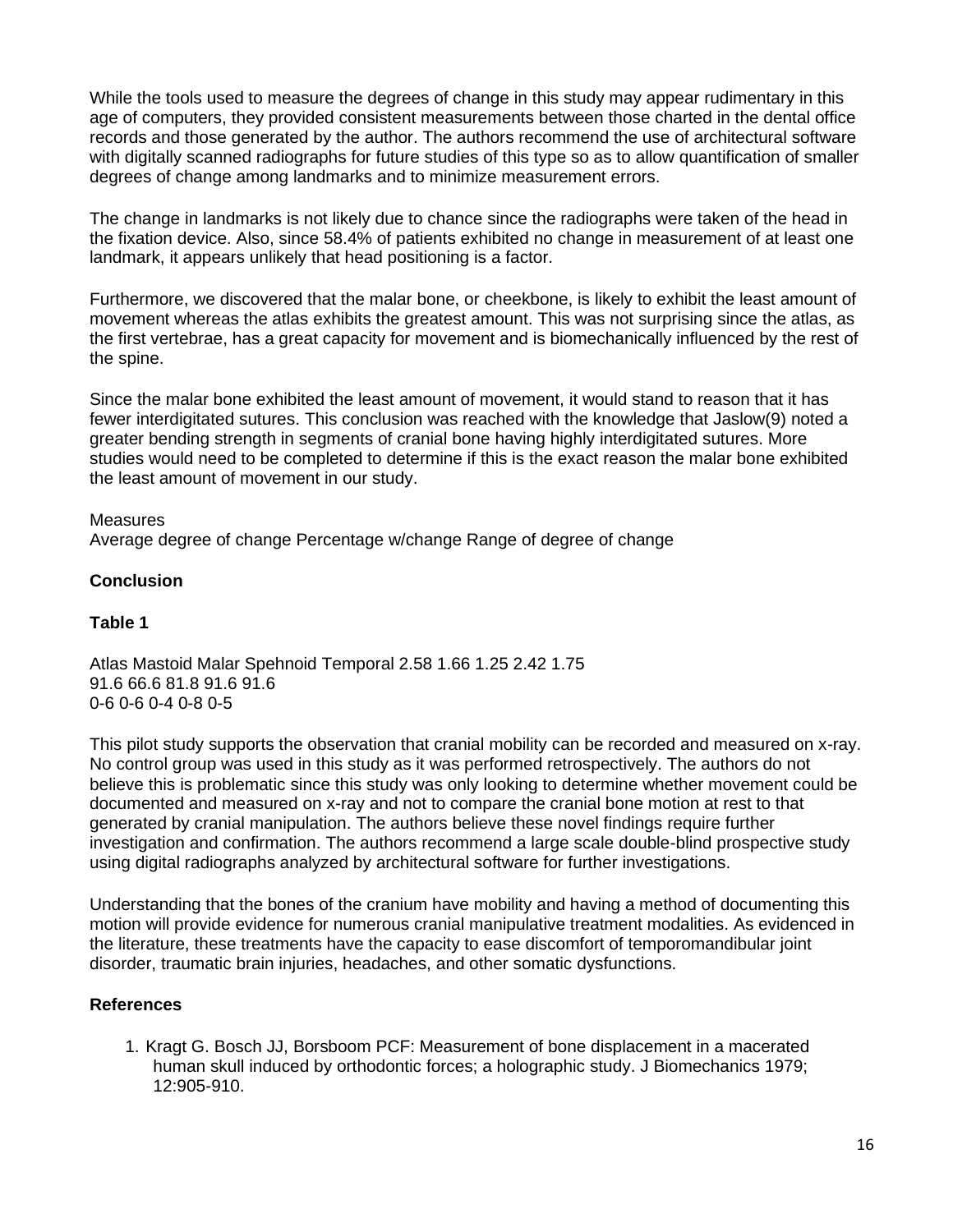- 2. Retzlaff EW, Upledger J. Mitchell FL, Jr.: Age related changes in human cranial sutures, Anatomical Records 1979; 663.
- 3. Zanakis MF, Morgan M. Storch I, Bele M, Carpentieri A, Germano J: Detailed study of cranial bone motion in man. JAOA 1996; 96:552.
- 4. Greenman PE: Roentgen findings in the craniosacral mechanism. JAOA 1970; 70:1-12.
- 5. Greenman PE, McPartland JM: Cranial findings and iatrogenesis from cranial manipulation in patients with traumatic brain syndrome. JAOA 1996; 95:182-192.
- 6. Gregory TM: Temporomandibular disorder associated with sacroiliac sprain. J Manipulative Physiol Ther 1993;16:256-265.
- 7. Chinappi AS Jr, Getzoff H: The dental-chiropractic cotreatment of structural disorders of the jaw and temporomandibular joint dysfunction. J Manipulative Physiol Ther 1995; 18:476-481.
- 8. Kostopoulos DC, Keramidas G: Changes in elongation of falx cerebri during craniosacral therapy techniques applied on the skull of an embalmed cadaver. J. Craniomandib Pract 1112; 10;9-12.
- 9. Jaslow CR: Mechanical properties of cranial sutures. J Biomechanics 1990; 4:313-321.

**Ms. Sheryl Lynn Oleski** is a senior medical student at the Philadelphia College of Osteopathic Medicine. She is currently completing an undergraduate fellowship in Osteopathic Manipulative Medicine and is actively involved in research. Ms. Oleski plans to pursue a residency in Physical Medicine and Rehabilitation upon graduation.

**Dr. Gerald H. Smith** is a D.D.S. and the author of "Cranial-Dental-Sacral Complex: First to Integrate Chiropractic, Osteopathic, Dental, Physical Therapy and Nutritional Concepts" and "Headaches Aren't Forever." He maintains a private dental practice in Langhorne, Pennsylvania, with a special interest in orthodontics, TMJ, and alternative dentistry. Dr. Smith has gleaned honors as an international lecturer on TMJ disorders.

(800) 272-2323 • International Center for Nutritional Research, Inc. • Copyright © 1996-2013

Neurosurgery. 1993 Nov;33(5):869-76; discussion 876-7.

#### **Role of cranial bone mobility in cranial compliance.**

Heisey SR1 , Adams T. **Author information**

### **Full text links**

1 Department of Physiology, College of Human Medicine, Michigan State University, East Lansing.

#### **Abstract**

Increases in intracranial pressure are normally buffered by the displacement of blood and cerebrospinal fluid from the cranium when there is an increase in intracranial volume (ICV). How much pressure increases with an increase in ICV is expressed in the calculation of cranial compliance (delta ICV/delta P, where delta P is change in pressure) and elastance (delta P/delta ICV). Data reported here indicate that the movement of the cranial bones at their sutures is an additional factor defining total cranial compliance. Using controlled bolus injections of artificial cerebrospinal fluid into a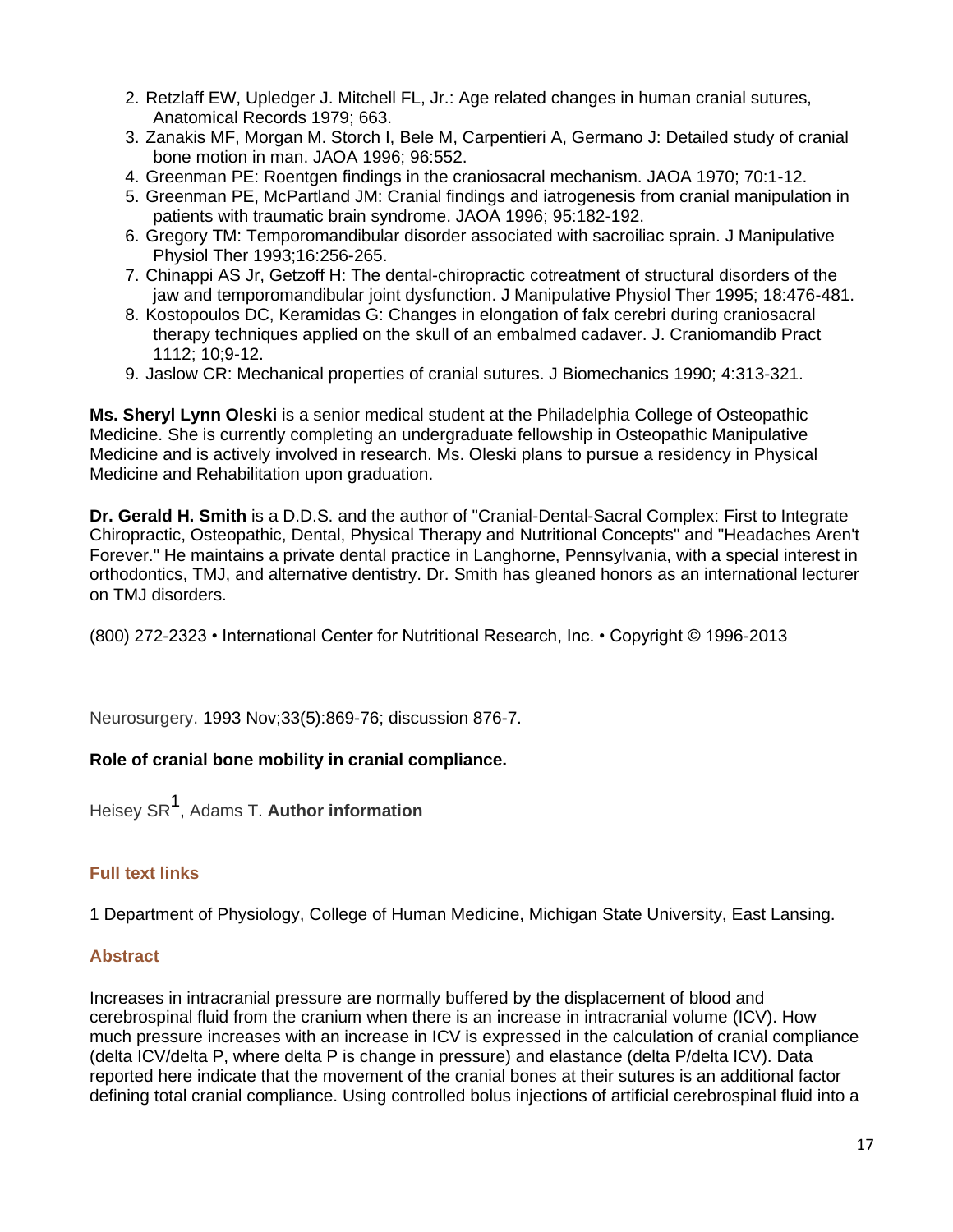lateral cerebral ventricle in anesthetized cats and a newly developed instrument to quantify cranial bone movement at the midline sagittal suture where the bilateral parietal bones meet, we show that these cranial bones move in association with increases in ICV along with corresponding peak intracranial pressures and changes in intracranial pressure. External restraints to the head restrict these movements and reduce the compliance characteristics of the cranium. We propose that total cranial compliance depends on the mobility of intracranial fluid volumes of blood and cerebrospinal fluid when there is an increase in ICV, but it also varies as a function of cranial compliance attributable to the movement of the cranial bones at their sutures. Our data indicate that although the cranial bones move apart even with small (nominally 0.2 ml) increases in ICV, total cranial compliance depends more on fluid migration from the cranium when ICV increases are less than approximately 3% of total cranial volume. Cranial bone mobility plays a progressively larger role in total cranial compliance with larger ICV increases.

## **The Inherent Rhythmic Motion of the Cranial Bones**

Hollis H. King, DO, PhD, FAAO

The most controversial phenomenon of the PRM from a scientific perspective is the concept of palpable cranial bone motion. Misgivings have been expressed based primarily on the assumed anatomic impossibility of such motion.<sup>1,2</sup> The basis of the traditional anatomic position of cranial bone immobility is derived primarily from forensic anthropology research done to estimate the age of skeletal remains. However, there is a growing body of literature that brings into question this long held anatomically based dogma. The challenge to the position that cranial bones are incapable of motion is based on examination of basis for this conclusion in the first place and empirical evidence of cranial bone motion in the second place.

To appreciate the conceptual change implied by the concept of cranial bone motion, it is important to know that respected scientists, anatomists, and anthropologists posited the fusion and inherent immobility of cranial bones. Most often cited are the works of Bolk,<sup>3</sup> Melsen,<sup>4</sup> Perizonius,<sup>5</sup> Cohen,<sup>6</sup> and Sahni et al.,<sup>7</sup> all of whom are reported to have held the view that cranial sutures were fused and immobile. Based on thorough examination of this debate, it may turn out that this view has been an anatomic version of "the world is flat" debate of the last millennium.

With the exception of Bolk,  $3$  all of the aforementioned anthropologists and anatomists cite as precedent for their work, that of Todd and Lyon as central to the idea that cranial bones fuse and therefore are immobile. $8,9$  There is reason to question Todd and Lyon's conclusions based on a close reading of their lengthy manuscripts. Paul Dart, MD states, <sup>10</sup> "In interpreting this data, it must be noted that Todd and Lyon were attempting to establish 'modal' norms for sutural closure, and they discounted data that was clearly out of the modal pattern before creating their summary. 11.7% of their 307 white male specimens and 25.8% of their 120 negro male specimens were excluded from the data due to prolonged sutural patency."

Further reason to doubt the concept of universal sutural fusion was given by Singer.<sup>11</sup> He found a high percentage of specimens with much less closure than Todd and Lyon's norms, including a 64 year old specimen with no closure at sagittal, lambdoid, or left coronal sutures and 3 specimens ages early 40's with virtually no sutural closure in the coronal, lambdoid, or sagittal sutures. Also in the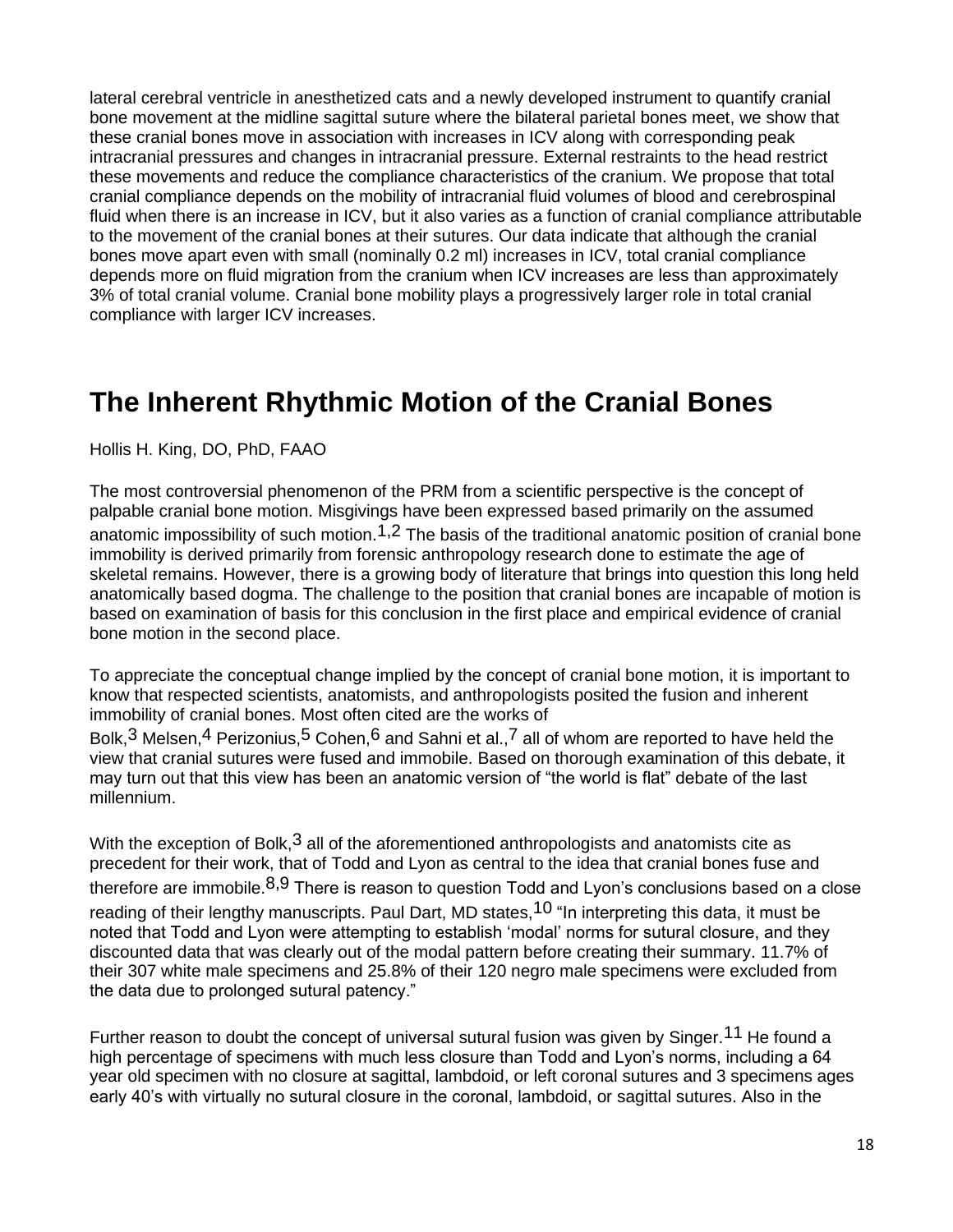1950s, Pritchard et al.<sup>12</sup> commented to the effect that obliteration of sutures and synostosis of adjoining bones, *if it happens at all*, occurs

usually after all growth has ceased. In great apes synostosis of all sutures occurs immediately after growth has ceased, but in man and most laboratory animals sutures may never completely close.

A recent article by Sabini and Elkowitz<sup>13</sup> gives pictorial and systematic review of 36 human cadaver skulls ranging in age from 56 to 101 years, all well above the age when bone growth is complete. Twenty‐six of the skulls showed less than 100% obliteration of the coronal suture, 31 of the skulls had unobliterated lamboidal sutures, and 24 of the skulls had unobliterated sagittal sutures. The lamboidal suture was the least fused on a majority and the attachment of musculature on the occipital bone cited as the probable cause of maintaining sutural patency. The authors speculate that the chewing motion contributes to muscular tension on the bones, maintaining some degree of sutural patency. The endocranial (inner) surface of the skull was not evaluated so that some estimate of through and through fusion of each suture could not be made. However, the finding of a significant amount of sutural patency (non‐ fusion) certainly brings in to question that all cranial sutures are fused and therefore can not move.

Prior to the Sabini and Elkowitz publication, the work of Retzlaff and associates dealt directly with the nature of cranial suture morphology and cranial bone motion. Retzlaff et al. state, "Gross and microscopic examination of the parieto‐parietal and parieto‐temporal cranial sutures obtained by autopsy from 17 human cadavers with age range of 7 to 78 years shows that these sutures remain as clearly identifiable structures even in the oldest samples."14, p.663 Retzlaff et al. identified sutural elements contradicting ossification and demonstrated the presence of vascular and neural structures in the sutures.<sup>15</sup> These studies also showed the presence of nerve and vascular tissue substantial enough to supply the needs of connective tissue activated beyond mere bony sutural adhesions and ossification. Additionally, Retzlaff et al. traced nerve endings from the sagittal sinus through the falx cerebri and third ventricle to the superior cervical ganglion in primates and mammals.<sup>16</sup> That such structures were found in cranial sutures brings further doubt to the idea that these sutures fuse and are immobile.

Empirically demonstrated cranial bone motion in animals is well documented. Michael and Retzlaff demonstrated cranial bone (parietal) mobility in the squirrel monkey.17 In cats, parietal bone motion in the range of 200-300 microns was induced by laboratory controlled changes in the CSF volume.<sup>18-</sup> 20 Jaslow21 demonstrated in goat skulls (*Capra hircus)*, that patent cranial sutures in adult animals may play a role in shock absorption and re-distribution of forces directed against the skull (e.g. ballistic forces directed against the goat's skull) and during chewing movements. Thus a compliant skull is a stronger skull in that it is capable of absorbing and re‐distributing forces directed against it.

Research involving assessment of human cranial bone motion has been done by neurologists, space physiologists, and osteopathic medical profession physicians and basic scientists. In work later cited by NASA scientists, Frymann<sup>22</sup> developed a non-invasive apparatus for mechanically measuring the changes in cranial diameter. Cranial motion was recorded simultaneously with thoracic respiration. On the basis of her extensive recordings, she was able to conclude that a rhythmic pattern of cranial bone mobility exists and moves at a rate that is different than that of thoracic respiration.

In a 1981 neurology study, by Heifetz and Weiss,  $23$  using a stain gauge device, they were able to demonstrate cranial vault expansion associated with a rise in intracranial pressure (ICP) in two comatose patients. Utilizing a head holding device similar to Gardner‐Wells tongs, accompanied by a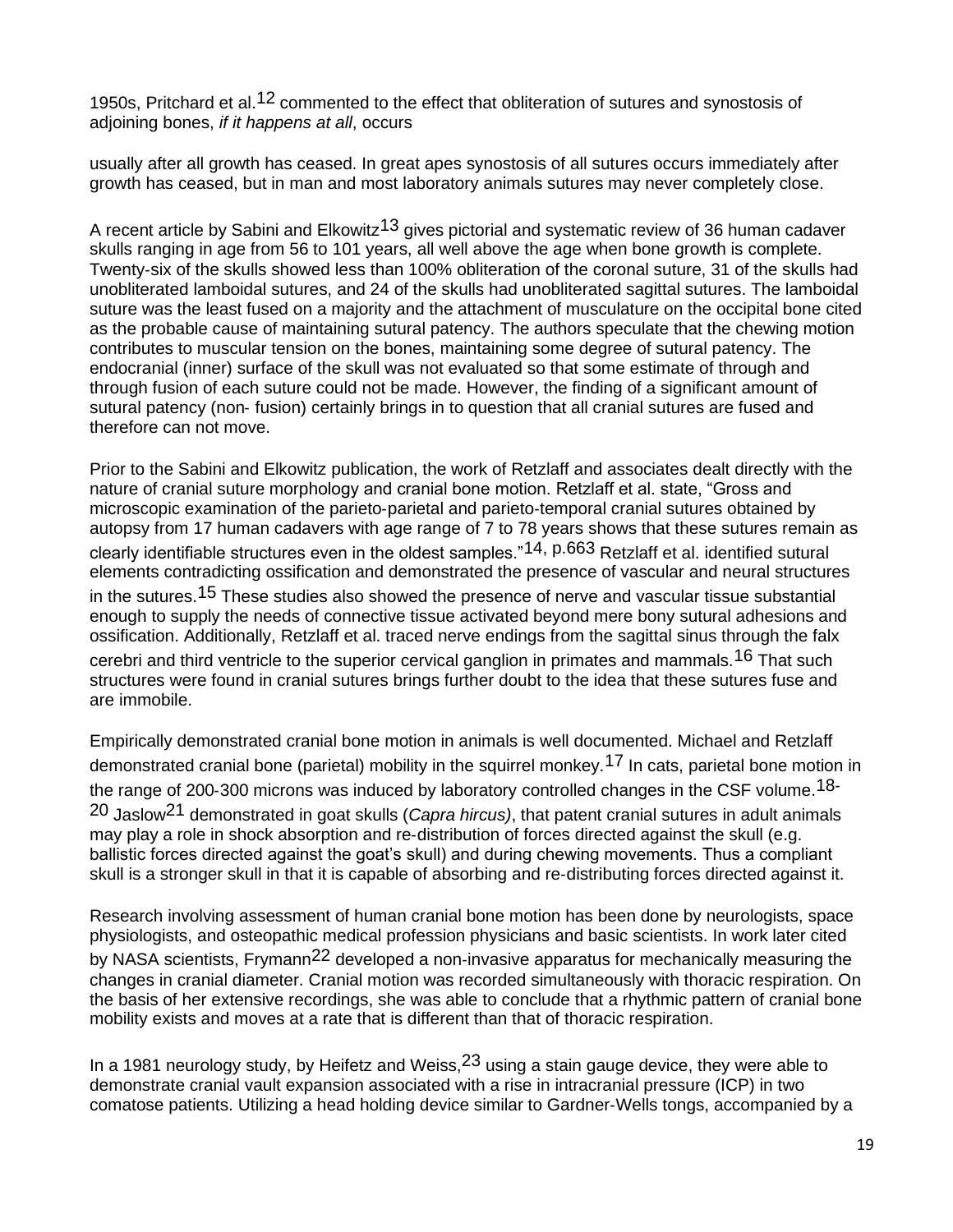strain gauge meter, the skull device was inserted into the calvaria above the external auditory canal. The strain gauge device was part of what is called a "Wheatstone Bridge," which was designed to detect any expansion of the skull of about 0.0003 mm or greater, which when it occurred, would produce a voltage change of 1uV. They performed 19 trials and each time ICP was artificially elevated, there was a voltage change. This voltage change indicated that the skull tong pins were being spread apart. This could only occur with expansion of the cranial vault.

A promising approach to assessing cranial bone motion after cranial manipulation was carried out utilizing x- rays (Dental Orthogonal Radiographic Analysis) on 12 subjects.<sup>24</sup> The before to after changes in cranial bone position measured in degrees ranged from 0<sup>0</sup> to 8<sup>0</sup> for atlas, mastoid, malar, sphenoid, and temporal bone position. The percentage of subjects with identifiable changes ranged 66.6% with the mastoid to 91.6 % for the atlas, sphenoid and temporal bones. There are plans to expand this research utilizing a larger number of subjects.

### **Russian and United States Space Research**

One of the strongest areas of research which involved assessment of cranial bone motion has been that carried out by the Russian and United States astronaut programs. The concerns that led to this research had to do with the nature of human response to prolonged weightlessness in space. Without gravity would the human circulatory and central nervous systems function normally? In the process of assessing intracranial fluid dynamics, various types of radiographic and ultrasound equipment have been used to measure intracranial volume as well as cranial bone dimensions, and changes in these dimensions have been observed.

Yuri Moskalenko, PhD first published research on cats in space that described "third order waves" similar to that described above in glial cells.<sup>25,26</sup> After being introduced to OCF, Moskalenko and associates carried out several studies which showed cranial bone motion. One utilizing NMR tomograms, showed cranial bone motion between 380 microns to 1 mm, and cranial cavity volume increases by 12-15 mL, with a rhythmicity of 6-14 cycles per minute.<sup>27</sup> This work was followed by a study utilizing bioimpedence measures and transcranial ultrasound Doppler echography showing slow oscillations of the cranial bones at 0.08-0.2 Hz.<sup>28</sup> Moskalenko demonstrated that these oscillations, "...were of intracranial origin and were related to the mechanisms of regulation of the blood supply to and oxygen consumption by cerebral tissue, as well as with the dynamics of CSF circulation.<sup>28,</sup> p.171 Moskalenko and Frymann have carried this work into a formulation of a theory that explains the physiology of the PRM.29

In the mid‐1990s NASA was also concerned about intracranial fluid volume changes in astronauts in space. NASA carried out research and developed an ultrasound device, pulse‐phase locked loop (PPLL) with sensitivity to 0.1 μm to more precisely assess intracranial anatomy and physiology.<sup>30</sup> This NASA team at the Ames Research Center carried out a series of studies.<sup>31-34</sup>

On two fresh cadavera (less than 24 hours post‐mortem), female 83 and male 93, ICP pulsations were generated manually by infusing saline into the intracranial ventricular system at a rate of 1 cycle/second (1 hertz).<sup>31</sup> In this study an increase in ICP of 15 mL Hg caused a skull expansion of 0.029mm, and this was interpreted by the authors as similar to that found by Heisey and Adams, <sup>18</sup> Hiefetz and Weiss, <sup>23</sup> and Frymann, <sup>22</sup>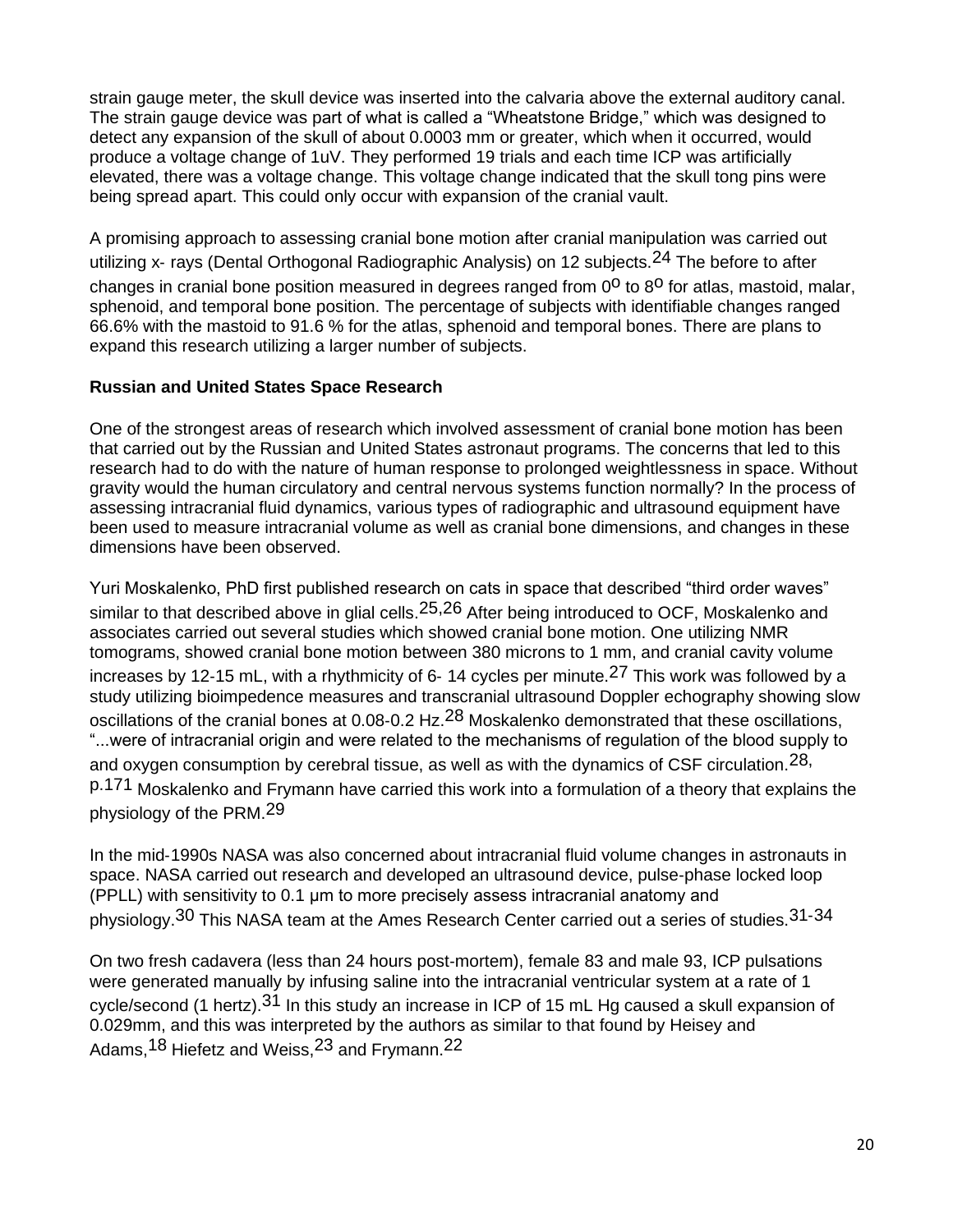In another study, 7 healthy volunteers fitted with the PPLL device were placed in 60,<sup>0</sup> 30<sup>0</sup> head-up tilt, supine, and 10<sup>0</sup> head-down tilt positions. The average path length from forehead to occipital bone increased 1.038  $\pm$  0.207 mm at 10<sup>0</sup> head down tilt relative to 90<sup>0</sup> upright. "In other words, when intracranial pressure increases, arterial pulsation produces a higher amplitude ICP pulsation. Increased amplitude of ICP pulsations will be manifested by larger fluctuations in distance across the skull."32, p.3

Summarizing their work to a certain point, the NASA research team stated, "Although the skull is often assumed to be a rigid container with a constant volume, many researchers have demonstrated that the skull moves on the order of a few μm in association with changes in intracranial pressure."33,p.66 In their last publication in this series they state, "...analysis of covariance reveled that there was a significant effect of tilt angle on amplitude of cranial diameter pulsation ( $p <$ 0.001)....As a result, amplitudes of cranial distance pulsation increased as the angle of tilt decreased. The observed changes in cranial diameter pulsation are considered to be statistically significant."34,p.883

### **Recent Osteopathic Research on Cranial Bone Motion**

Research comparing palpatory assessment of cranial bone motion with simultaneous assessment by laser Doppler flowmetry technology has been done. Striking correlations have been found between cranial palpation reports and the technologically measured physiologic motion phenomena identified by the laser Doppler flowmetry. Nelson, Sergueef and Glonek posit that it is the Traube-Hering and

Meyer oscillations that they have now empirically can assess.<sup>35-38</sup> They describe oscillations which occur about 4 to 6 cycles per minute and in their studies have been shown to occur at the same time the osteopathic cranial practitioner reports a certain phase of the cranial bone motion. To have instrumented recordings of physiologic activity correspond to the palpatory experience is strong support for the PRM and the concept of cranial bone motion. This line of research is continuing.

[The Cranial Academy and Sutherland Cranial Teaching Foundation sponsored a "PRM Research Symposium" which was held in October 2003. Pictured was a panel featuring several of the most outstanding cranial osteopathic researchers. From left to right: Viola M. Frymann, DO, Yuri Moskalenko, PhD, Kenneth Nelson, DO, Tom Glonek, PhD and Toshiaki Ueno, MD, PhD.] Can the picture be placed about here – perhaps Mark has a better picture of the panel?

The Inherent Motion of the Cranial Bones – References

1. Ferre JC, Barbin JY. The osteopathic cranial concept: Fact or fiction. Surg Radiol Anat. 1991;13:165‐170.

2. Hartman SE, Norton JM. Interexaminer reliability and cranial osteopathy. Sci Rev Altern Med. 2002;6:23‐34.

3. BolkL.Ontheprematureobliterationofsuturesinthehumanskull. AmJAnat. 1915;17:495‐523.

4. MelsenB.Timeandmodeofclosureofthespheno‐occipitalsynchondrosis determined on human autopsy material. Acta Anat. 1972;83:112‐118.

5. PerizoniusWRK.Closingandnon-closingsuturesin256craniaofknownageand sex from Amsterdam (A.D. 1883-1909). J Hum Evol. 1984; 13:201 ‐216.

6. Cohen JrMM. Sutural biology and the correlates of craniosynostosis. AmJMed Genet. 1993;47:581‐616.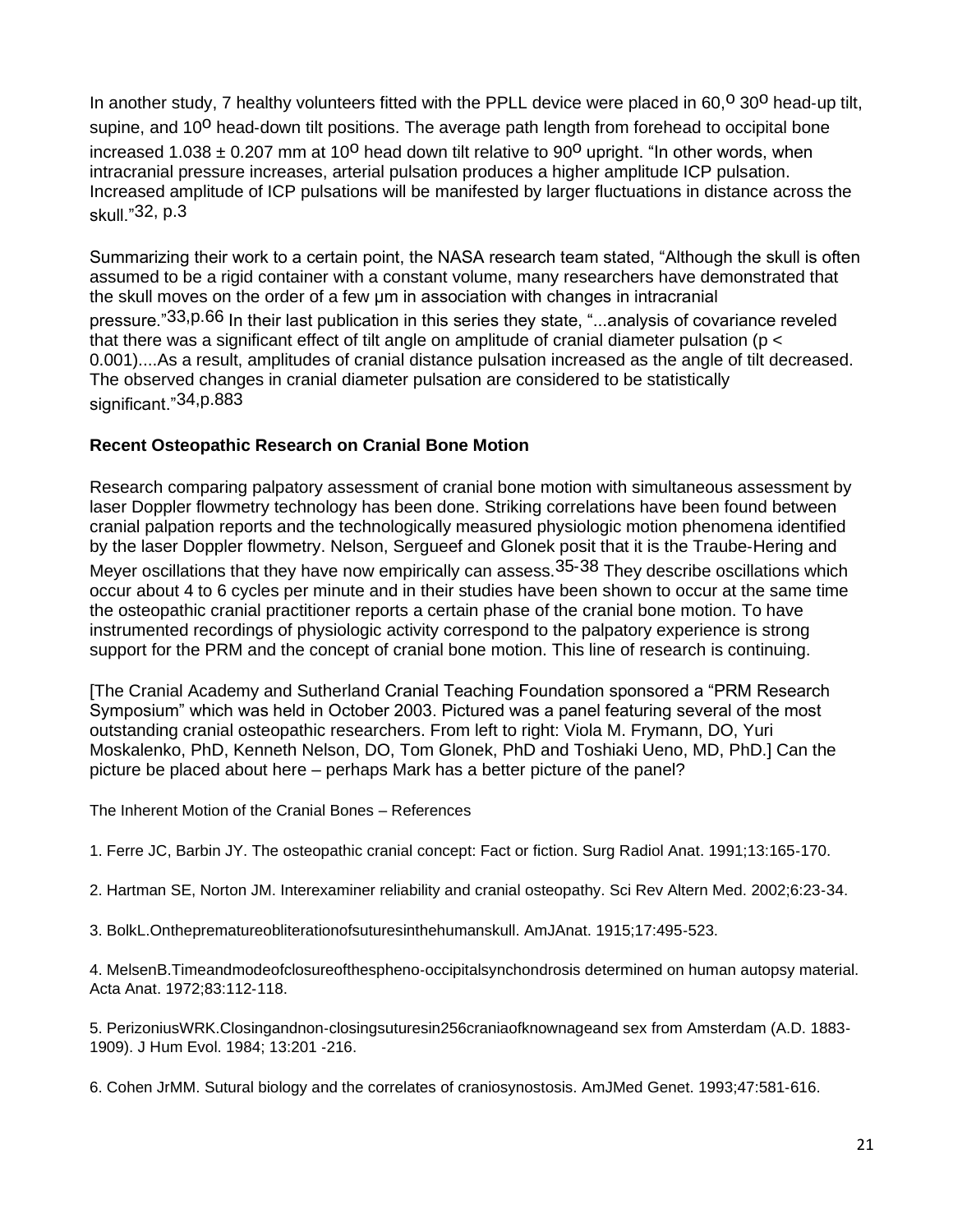7. Sahni D,JitI,Neelam,SuriS.Time of fusion of the basisphenoid with the basilar part of the occipital bone in northwest Indian subjects. Forensic Sci Int. 1998;98:41‐45.

8. Todd TW, Lyon DW. Endocranial suture closure, its progress and age relationship. I. Adult males of white stock. Am J Phys Anthrop. 1924;7:325‐384. II. Am J Phys Anthrop 1925;8:23‐45.

9. Todd TW, Lyon DW. Endocranial suture closure, its progress and age relationship. III Endocranial closure in adult males of negro stock. Am J Phys Anthrop 1925;8:47‐71. IV Am J Phys Anthrop. 1925;8:149‐68. 10. Dart P. An overview of research supporting the fundamental concepts of osteopathy in the cranial field. Unpublished manuscript. 11. Singer R. Estimation of age from cranial suture closure: Report on its unreliability. J Forensic Med. 1953;1:52‐59.

12. Pritchard JJ, Scott JH, Girgis FG. The structure and development of cranial and facial sutures. J Anat. 1956;90:73‐86.

13. Sabini RC, Elkowitz DE. Significant differences in patency among cranial sutures. J Am Osteopath Assoc. 2006;106:600‐604.

14. Retzlaff EW, Upledger JE, Mitchell FL Jr, Walsh J. Aging of cranial sutures in humans. Anat Rec 1979;193:663 (abst).

15. Retzlaff EW, Mitchell FL Jr, Upledger JE, et al. Neurovascular mechanisms in cranial sutures. J Am Osteopath Assoc. 1980; 80:218‐219 (abst).

16. Retzlaff EW, Jones L, Mitchell FL Jr, et al. Possible autonomic innervation of cranial sutures of primates and other animals. Brain Res 1973;58:470‐477 (abst).

17. Michael DK, Retzlaff EW. A preliminary study of cranial bone movement in the squirrel monkey. J Am Osteopath Assoc. 1975;74:866‐ 869.

18. Heisey SR, Adams T. Role of cranial bone mobility in cranial compliance. Neurosurgery. 1993;33(5):869‐ 876.

19. Heisey SR, Adams T. A two compartment model for cranial compliance. J Am Osteopath Assoc. 1995;95:547.

20. Adams T, Heisey RS, Smith MC, Briner BJ. Parietal bone mobility in the anesthetized cat. J Am Osteopath Assoc. 1992;92(5):599‐622.

21. Jaslow CR. Mechanical properties of cranial sutures. J Biomechanics. 1990;23(4):313‐321.

22. Frymann VM. A study of the rhythmic motions of the living cranium. J Am Osteopath Assoc. 1971;70:1‐18.

23. Heifitz MD, Weiss M. Detection of skull expansion with increased intracranial pressure. J Neurosurg. 1981;55:811‐812.

24. Oleski SL, Smith GH, Crow WT. Radiographic evidence of cranial bone mobility. J Craniomandib Pract. 2002;20(1):34‐38.

25. Moskalenko YE, Cooper H, Crow H, Walter WG. Variation in blood volume and oxygen availability in the human brain. Nature. 1964;202(4926):59‐161.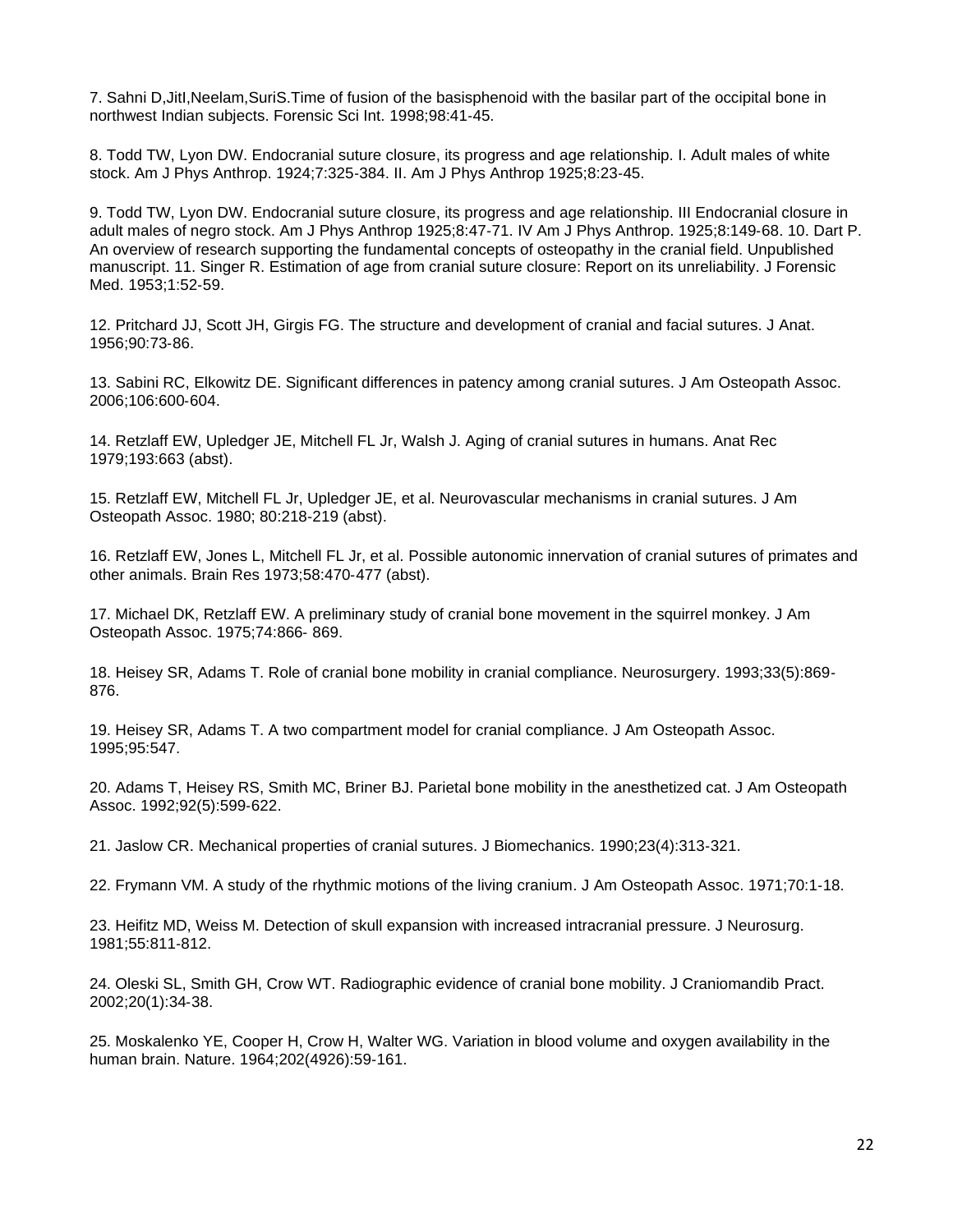26. Moskalenko YE, Weinstein GB, Demchenko IT, et al. Biophysical aspects of cerebral circulation. Oxford: Pergamon Press; 1980.

27. Moskalenko YE, Kravchenko TI, Gaidar BV, et al. Periodic mobility of cranial bones in humans. Human Physiology. 1999;25(1):51‐58.

28. Moskalenko YE, Frymann VM, Weinstein GB, et al. Slow rhythmic oscillations within the human cranium: phenomenology, origin, and informational significance. Human Physiology. 2001;27(2):171‐178.

29. Moskalenko YE, Frymann VM, Kravchenko T. A modern conceptualization of the functioning of the primary respiratory mechanism. In King HH. (Ed) Proceedings of international research conference: Osteopathy in Pediatrics at the Osteopathic Center for Children in San Diego, CA 2002. American Academy of Osteopathy, Indianapolis, IN, 2005;12‐31.

30. Hargens AR. Noninvasive intracranial pressure (ICP) measurement. 1999 Space Physiology Laboratory. http://spacephysiology.arc.nasa.gov/projects/icp.html

31. Ballard RE, Wilson M, Hargens AR, et al. Noninvasive measurement of intracranial volume and pressure using ultrasound. American Institute of Aeronautics and Astronautics Life Sciences and Space Medicine Conference. Book of Abstracts, pp. 76‐77, Houston, TX, 3‐6 March 1996.

32. Ueno T, Ballard RE, Cantrell JH, et al. Noninvasive estimation of pulsatile intracranial pressure using ultrasound. NASA Technical Memorandum 112195. 1996.

33. Ueno T, Ballard RE, Shuer LM, Yost WT, Cantrell, Hargens AR. Noninvasive measurement of pulsatile intracranial pressure using ultrasound. Acta Neurochir. 1998;[Suppl]71:66‐69.

34. Ueno T, Ballard RE, Macias BR, et al. Cranial diameter pulsation measured by non‐invasive ultrasound decrease with tilt. Aviation, Space and Environmental Medicine. 2003;74(8):882‐885.

35. Nelson KE, Sergueff N, Lipinski CL, Chapman A, Glonek T. The cranial rhythmic impulse related to the Traube‐Hering‐Meyer oscillation: Comparing laser‐Doppler flowmetry and palpation. J Am Osteopath Assoc. 2001;101(3):163‐173.

36. Sergueef N, Nelson KE, Glonek T. Changes in the Traube‐Hering‐ Meyer wave following cranial manipulation. Amer Acad Osteop J. 2001;11:17.

37. Nelson KE, Sergueff N, Glonek T. The effect of an alternative medical procedure upon low‐frequency oscillation in cutaneous blood flow velocity. J Manipulative Physiol Ther. 2006;29:626‐636.

38. Nelson KE, Sergueff N, Glonek T. Recording the rate of the cranial rhythmic impulse. J AM Osteopath Assoc. 2006;106(6):337‐341.

# **The Controversy of Cranial Bone Movement**

*By John Upledger , DO, OMM 5/29/2009*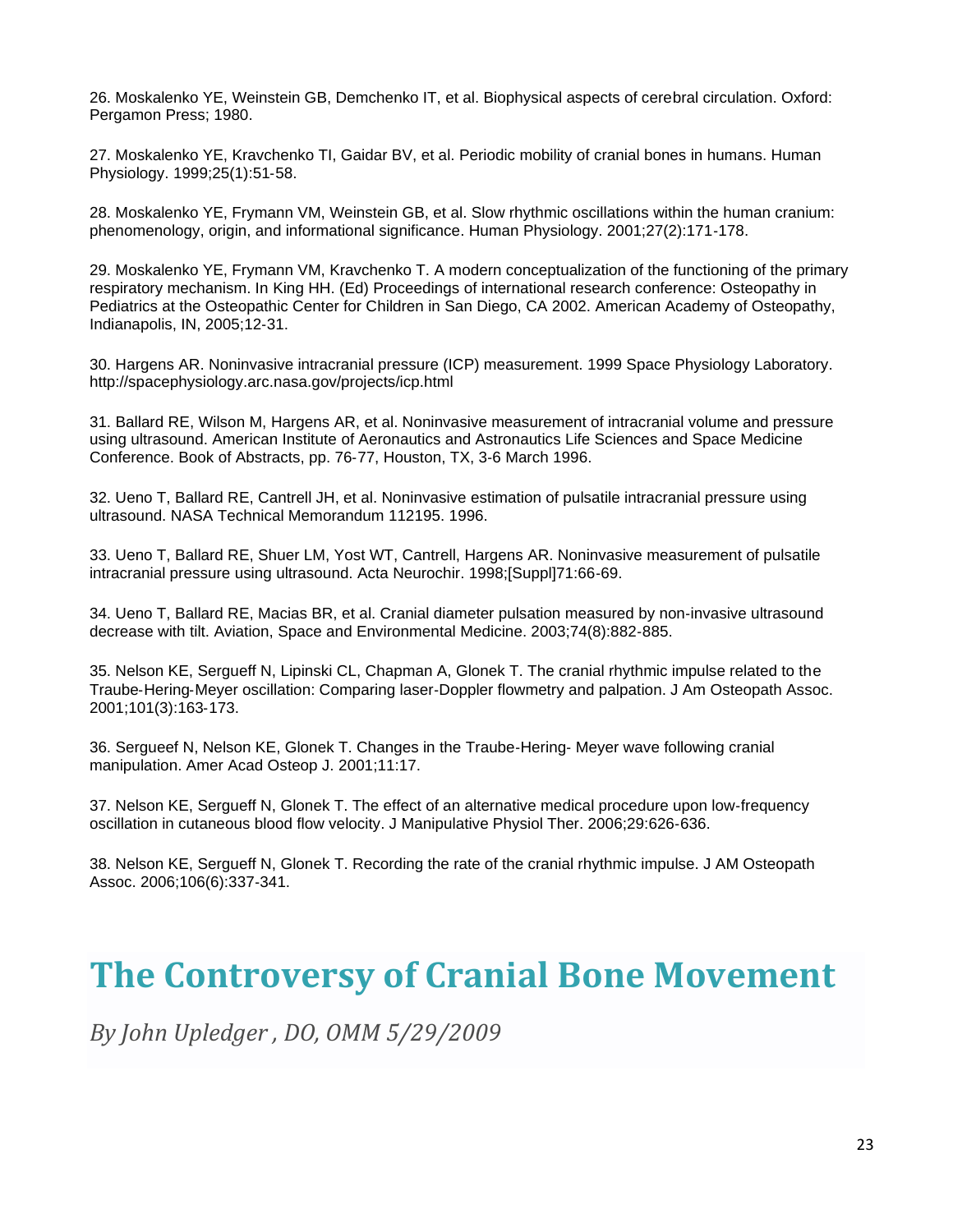## *Editor's note: Dr. Upledger has asked guest author Lisa Johnson Zee to share her thoughts on cranial bone movement in this month's column.*

In anatomy and physiology, I learned that cranial bones fuse in early adulthood or childhood.<sup>1</sup> *Gray's Anatomy* supports the theory that the sutures grow together,  $P_{\text{revious}}$  creating a solid mass of bone called the calvarium. The fused skull functions as a Issues helmet in which volume or pressure changes in blood, cerebrospinal fluid (CSF) or brain tissue cause corresponding pressure changes in other systems to prevent an increase of intracranial pressure.

However, there is a sizable body of literature that documents a small, rhythmic movement of the cranial bones. The bulk of these studies come from the cranial osteopathy medical field. The following is a synopsis of some of these studies.

Tettambel used force transducers to measure movement between the frontal bone and bilateral mastoid processes of the temporal bone in 30 subjects.<sup>2</sup> She recorded three rhythms including the cardiac and respiratory rhythms. She hypothesized that the third pulse, which averaged eight cycles per minute, was the craniosacral rhythm.

## Guidelines

U-shaped frame with a differential transducer.<sup>3</sup> Changes in the diameter of the Manage skull were measured by the displacement of metal rods. This study is unique Subscription because it measured movement in live human subjects. Frymann found a pulsating rhythm between six and eight cycles per minute separate from cardiac and respiratory rates. The amount of displacement was measured between 10 and 30 microns.

Another study by Adams, et al., looked at parietal bone mobility in cats.<sup>4</sup> These researchers fastened strain gauges to feline parietal bones to measure movement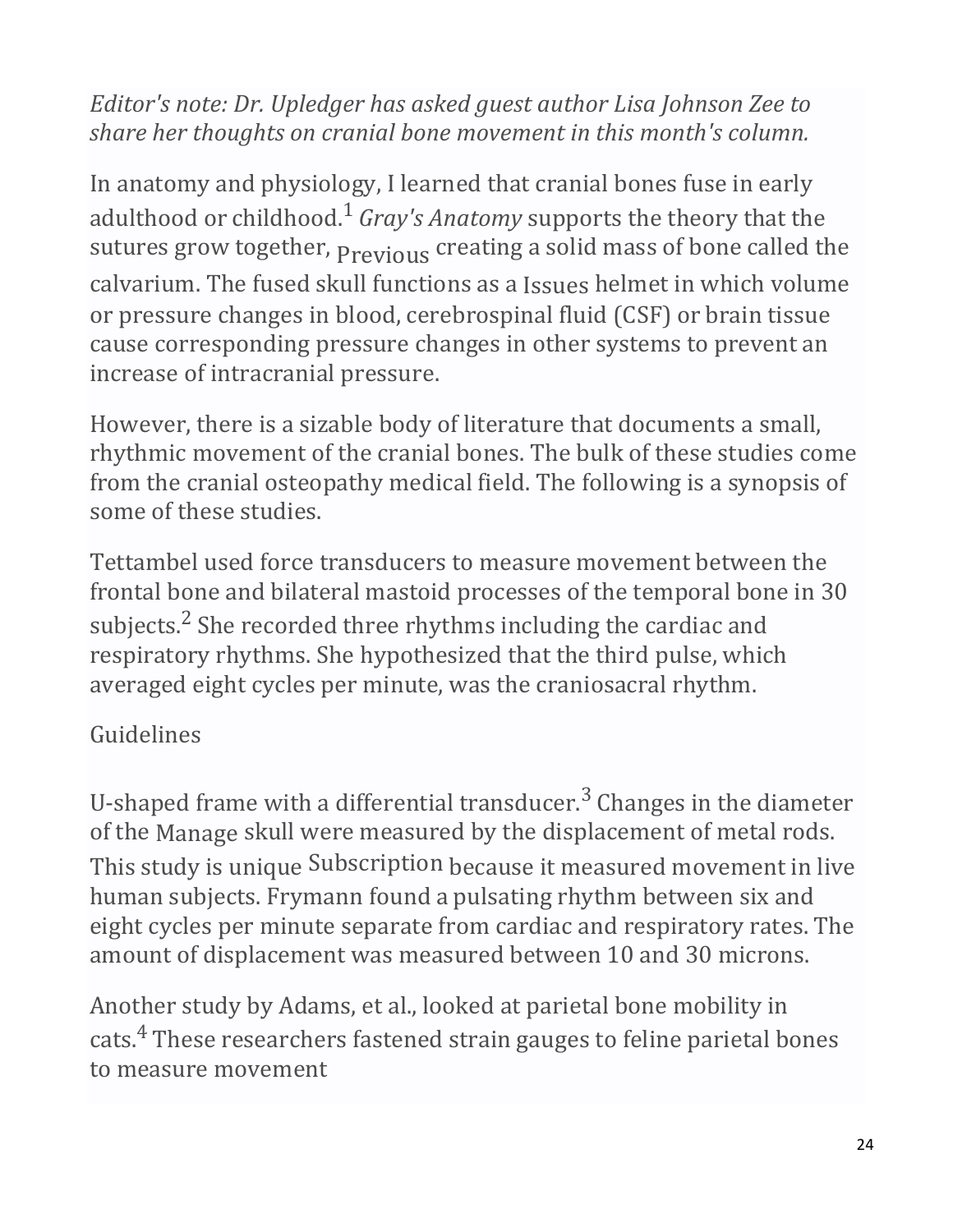Frymann studied the rhythmic changes in the circumference of the head using a researcher's fastened strain gauges to feline parietal bones to measure movement when injections of artificial CSF were given. The bones moved significantly, varying from 17 to 70 microns. External lateral head compression caused a measurable widening of the sagittal suture with an inward rotation of the parietal bones.

Researchers at the University of Michigan College of Osteopathic Medicine have looked at cranial bone mobility in adult primates.<sup>5</sup> Michael and Retzlaff used a direct screw attachment on the right parietal bone and measured movement with a pressure transducer. They also measured blood pressure, heart rate and respiration rate. The parietal bones moved spontaneously in two distinct rhythms, one corresponding to the respiration rate and a second, slower rate of five to seven cycles per minute.

These four studies indicate cranial bones may show a slow, steady, cyclical movement. A relatively new theory for Western medical science, it represents a dramatic shift. Bringing controversial ideas into the status quo of scientific thought is not easy, but the body of literature supporting cranial movement is growing. Although inconclusive, it deserves to be approached with an open mind.

In CranioSacral Therapy (CST), the rhythm of CSF can be palpated at all parts of the body due to the passive action of fascial connective tissue. The rhythm occurs in two distinct phases: flexion (outward movement) and extension (inward movement). In physical therapy terms, flexion is a decreasing measurement of degrees in the angle of the joint. The sphenobasilar joint is where the posterior sphenoid articulates with a ridge on the occipital bone.

When Dr. William Garner Sutherland, the "father of osteopathy," palpated the movement of these bones, he noticed this joint does indeed flex or reduce angle size on the inferior side. The flexion of this angle is accompanied by subtle outward movement in the body, which Sutherland called flexion. Therefore, in CST, the cranium, along with the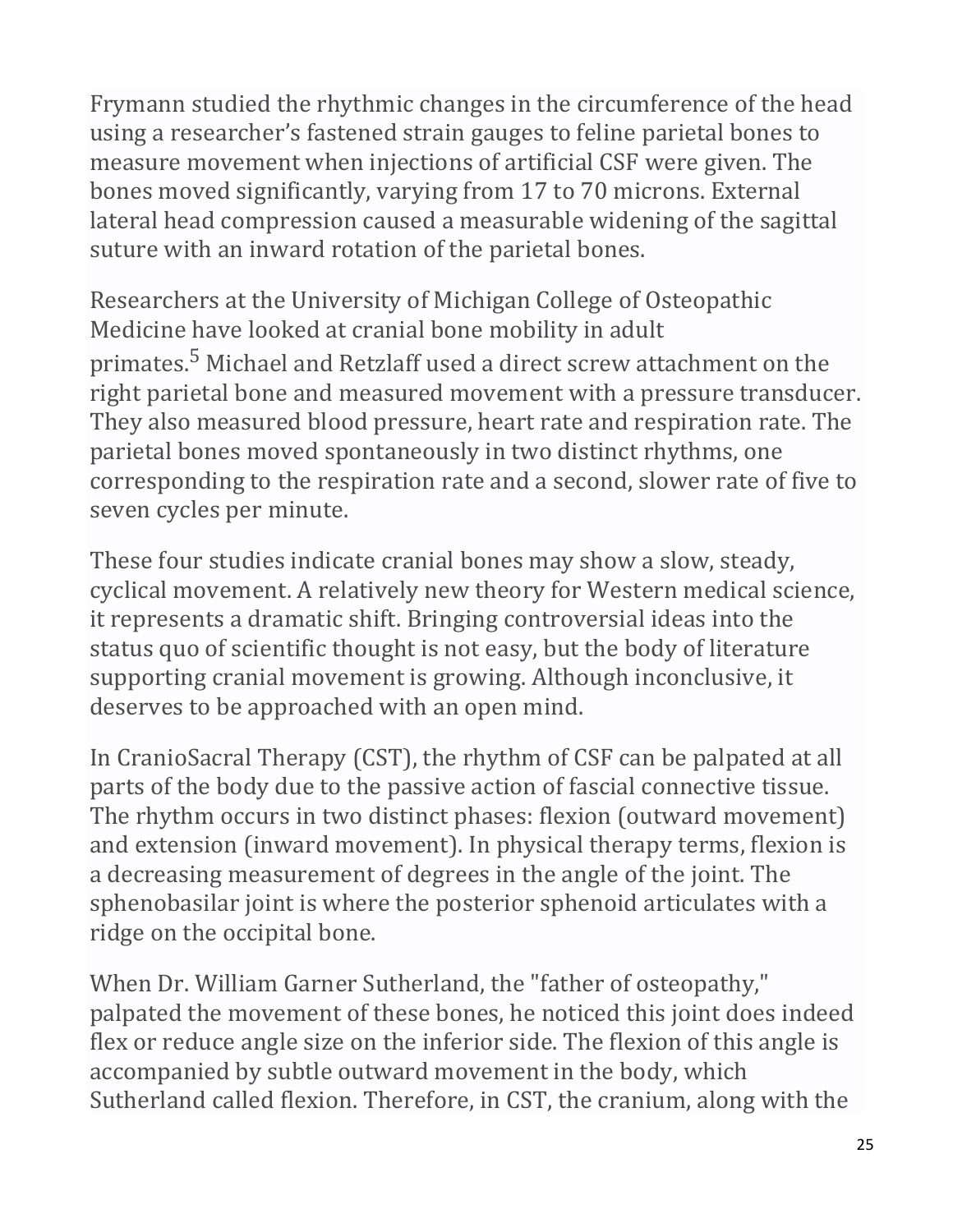rest of the body, is in flexion when it widens and in extension when it narrows.

## **Anatomy of Suture Closure**

To discover more about cranial bone motion, let's examine the nature of cranial sutures. If the sutures remain flexible throughout adulthood, some degree of motion is possible when driven by pressure changes in the craniosacral system. If the tissues fuse and become immobile, rhythmic motion is unlikely.

Several studies have examined the nature of the cranial sutures. Retzlaff, et al., used light and scanning microscopy to examine tissue samples of adult primate sutures.<sup>6</sup> They found connective tissue, blood vessels and nerve fibers present in the sutural space. They described a five-layered pattern of fibers and cells containing collagenous bundles. Tissue was reported to be arranged in a wavy pattern. The researchers hypothesized the purpose of the tissue might be to control the elongation of the collagen bundles. They reported no evidence of fusion in the adult primate sutures.

In a separate study, Upledger and Retzlaff examined the sagittal suture in primate skulls.<sup>7</sup> They found not only connective tissue, but also a vascular network and neuronal plexuses and receptors in sutural tissue. In one specimen, they were able to trace a single dendrite through the dural membrane into the brain, terminating in the third ventricle containing CSF. Further study of this neural tract may bring answers to how the homeostatic feedback mechanism in the brain's CSF hydraulic system functions.

In the 1920s, Todd and Lyon published two articles examining a timeline of sutural closure in the male human skull. $8$  These researchers hypothesized that cranial sutures fuse at some point in the human lifetime. They started with 427 specimens, but rejected 81 due to abnormal suture closure or "delayed union." Furthermore, some of the skulls were termed *lapsed union*, which meant failure of the suture to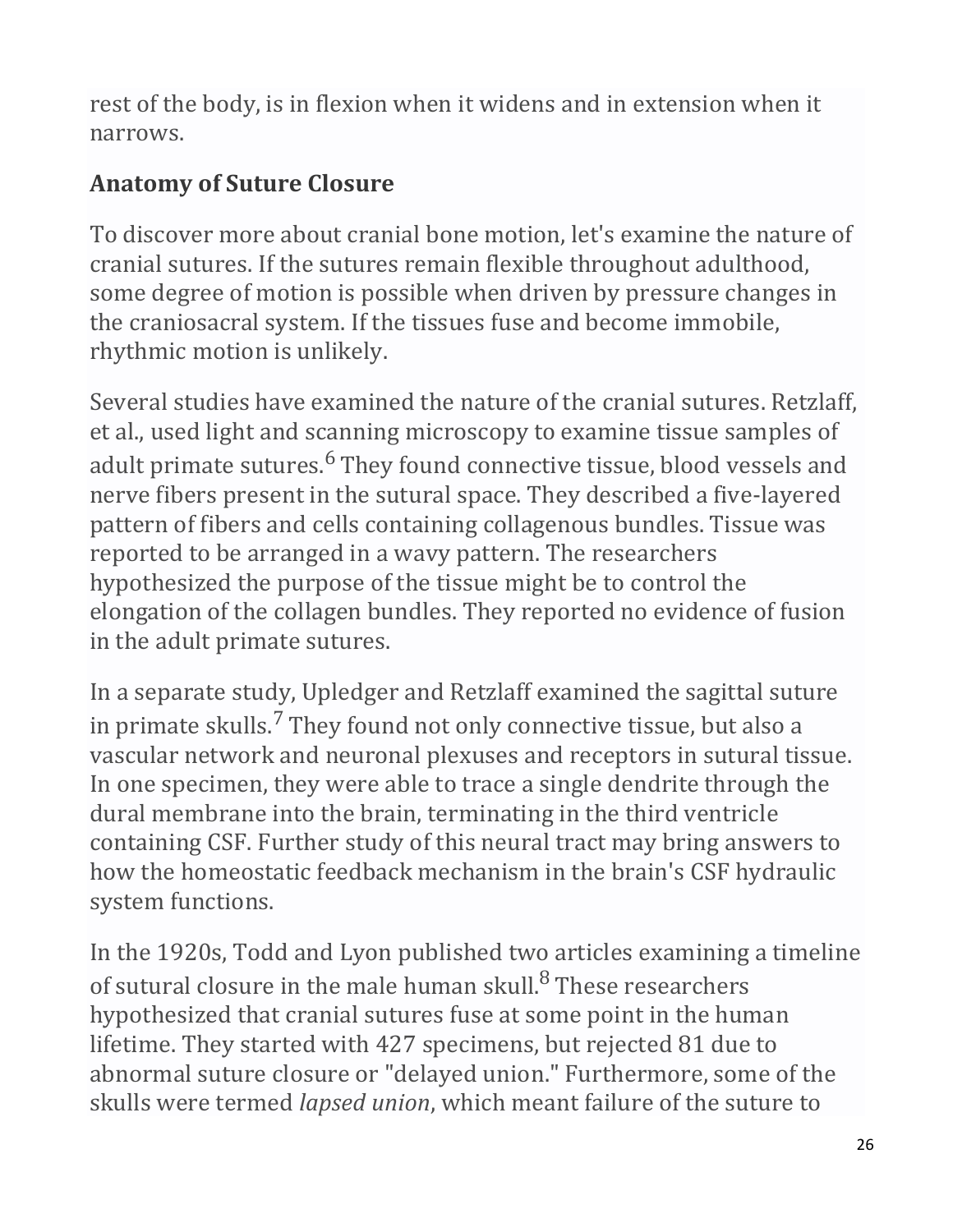close due to a concentration of bone along the edge of the articulatory surface. For reasons unclear, they counted these skulls as fused, which biased results toward earlier suture closure. The data they found is as follows:

Sagittal suture closed at 31 years. Coronal suture closed at 38 years. Lambdoidal sutures closed at 47 years. Masto-occipital closed at 70-80 years. Masto-parietal closed at 70-80 years. Spheno-temporal rarely closed.

The authors concluded that the sutures tend to close along this timeline. However, there is a high degree of variability reported. This study also was conducted some 80 years ago. Standards of protocol in scientific research have changed.

Researchers have studied one suture in-depth using different human specimens. Kokich examined one suture in the facial area - the frontozygomatic suture.  $90f$  his 61 specimens, he found none demonstrated closure until after age 80, and some weren't completely fused even after age 90. He noted that bony interdigitations formed along the suture with advancing age, but did not affect the patency of sutural movement. Kokich, like Retzlaff and Upledger, found clear evidence of collagen fibers within the suture. He stated that frontozygomatic suture remains a functioning "articulation" until late in life.

A conclusive statement about whether and when sutural fusion occurs cannot be made from existing research.<sup>10</sup> Clearly the subject remains open for debate. Having palpated the craniosacral rhythm with my own hands, I believe cranial sutures maintain flexibility that might best be